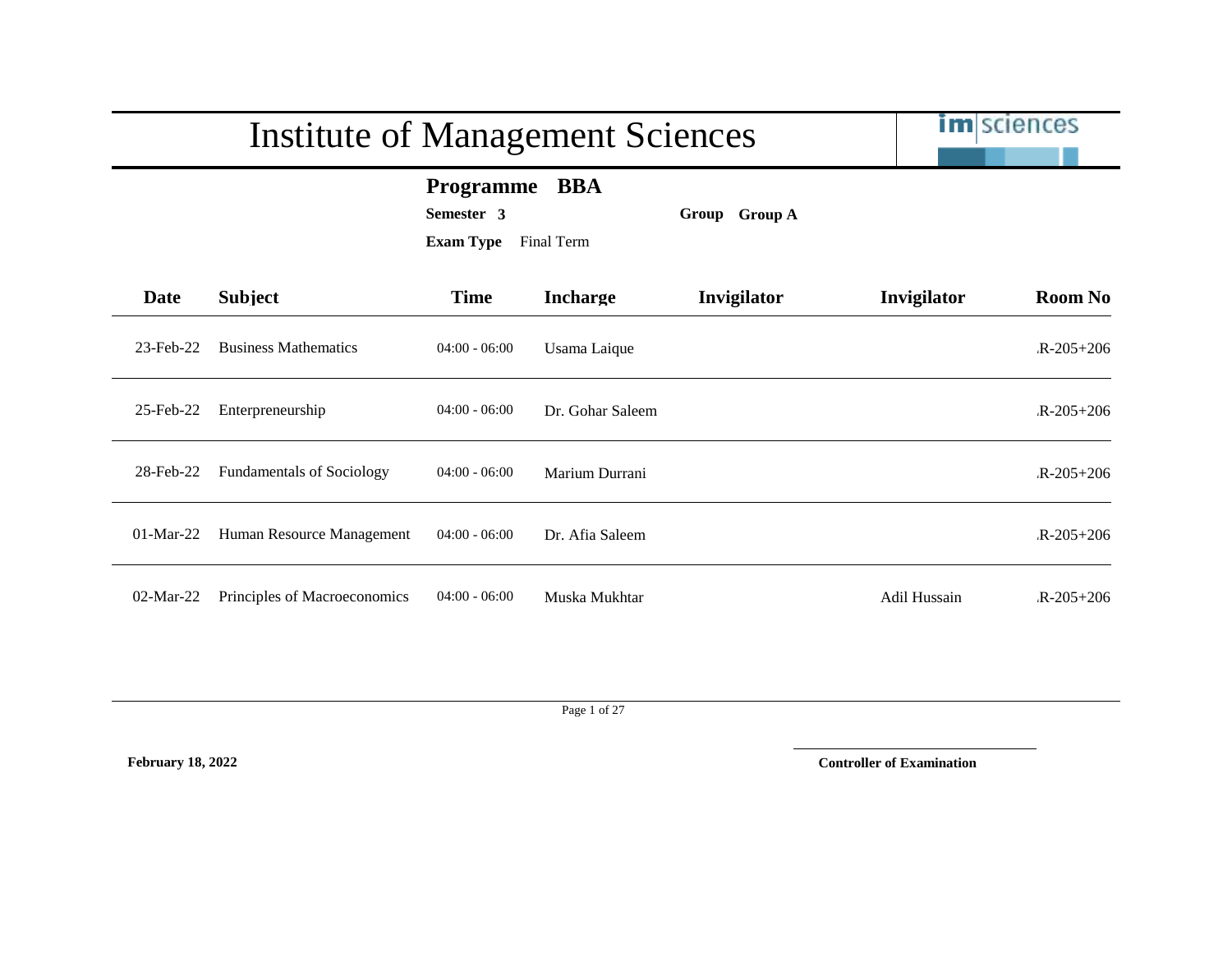|           | <b>Institute of Management Sciences</b> |                                                    |                          |               | <b>im</b> sciences |                 |
|-----------|-----------------------------------------|----------------------------------------------------|--------------------------|---------------|--------------------|-----------------|
|           |                                         | <b>Programme</b><br>Semester 7<br><b>Exam Type</b> | <b>BBA</b><br>Final Term | Group Group A |                    |                 |
| Date      | <b>Subject</b>                          | <b>Time</b>                                        | <b>Incharge</b>          | Invigilator   | Invigilator        | <b>Room No</b>  |
| 23-Feb-22 | Training and Development                | $04:00 - 06:00$                                    | Dr. Afia Saleem          |               |                    | $R - 205 + 206$ |
| 23-Feb-22 | <b>Islamic Capital Markets</b>          | $04:00 - 06:00$                                    | Dr. Shafi Ullah Jan      |               |                    | $R - 205 + 206$ |
| 24-Feb-22 | Takaful                                 | $04:00 - 06:00$                                    | Adnan Malik              |               |                    | $R - 205 + 206$ |
| 24-Feb-22 | Leadership                              | $04:00 - 06:00$                                    | Syed Zulkifal            |               |                    | $R - 205 + 206$ |

Page 2 of 27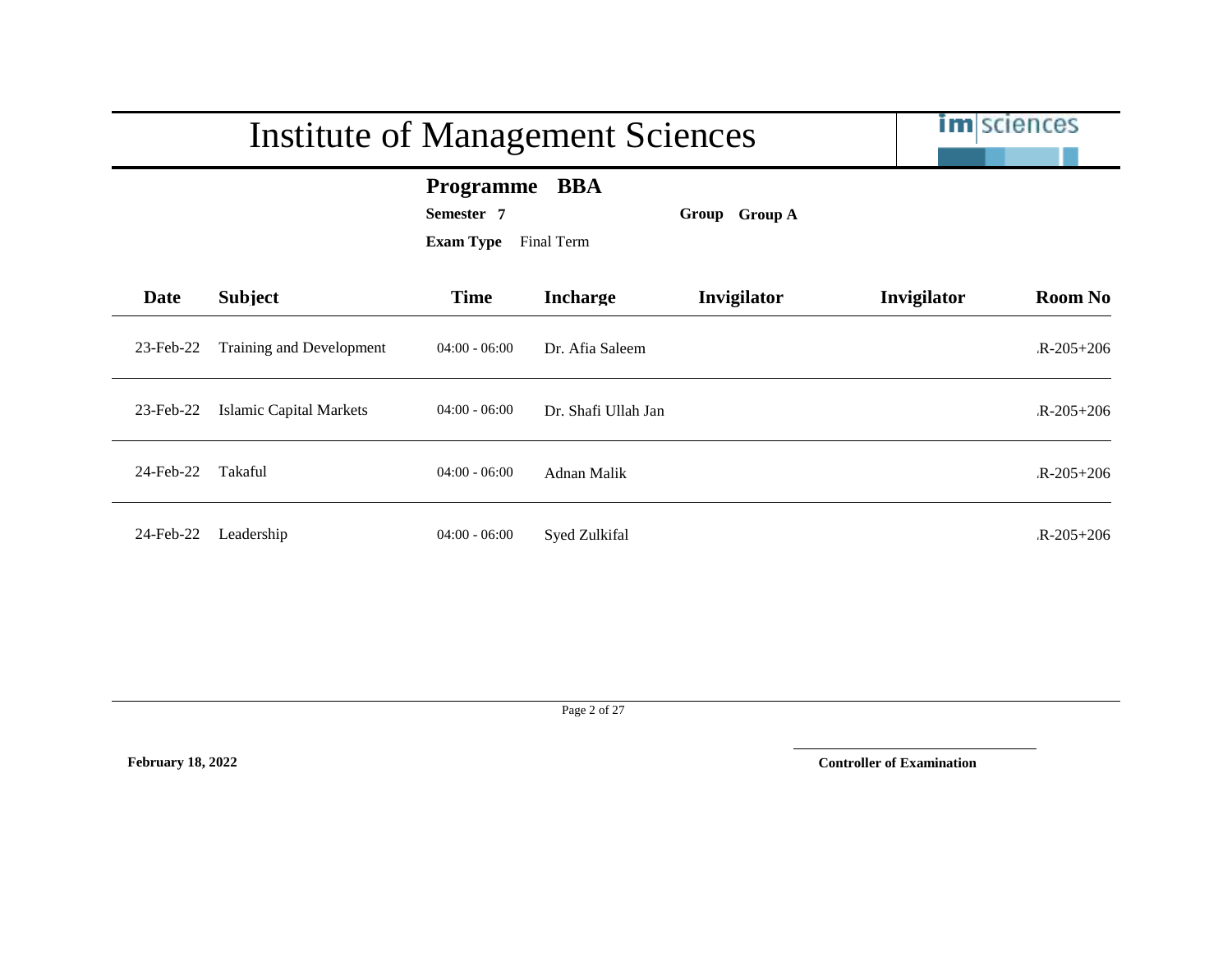|              | <b>Institute of Management Sciences</b> | <b>im</b> sciences                                     |                      |               |                |                 |
|--------------|-----------------------------------------|--------------------------------------------------------|----------------------|---------------|----------------|-----------------|
|              |                                         | <b>Programme</b><br>Semester 5<br>Exam Type Final Term | <b>BBA</b>           | Group Group B |                |                 |
| Date         | <b>Subject</b>                          | <b>Time</b>                                            | <b>Incharge</b>      | Invigilator   | Invigilator    | <b>Room No</b>  |
| 23-Feb-22    | <b>Financial Management</b>             | $04:00 - 06:00$                                        | Maira Zeb            |               |                | $R - 205 + 206$ |
| 24-Feb-22    | <b>Business Communication</b>           | $04:00 - 06:00$                                        | Shahzad Hanif        |               |                | $LR-B02$        |
| 25-Feb-22    | <b>Essential of Islamic Banking</b>     | $04:00 - 06:00$                                        | Adnan Malik          |               | Fazli Subhan   | $R - 205 + 206$ |
| 28-Feb-22    | <b>Inferential Statistics</b>           | $04:00 - 06:00$                                        | Aisha Jabeen         |               | Muhammad Hamid | $R - 205 + 206$ |
| $01$ -Mar-22 | Logic & Critical Thinking               | $04:00 - 06:00$                                        | Fazli Subhan         |               |                | $R-205+206$     |
| $02$ -Mar-22 | <b>Corporate Social Responsibility</b>  | $04:00 - 06:00$                                        | Dr. Sohail.M. Younis |               | Usama Laique   | $R - 205 + 206$ |
|              |                                         |                                                        | Page 3 of 27         |               |                |                 |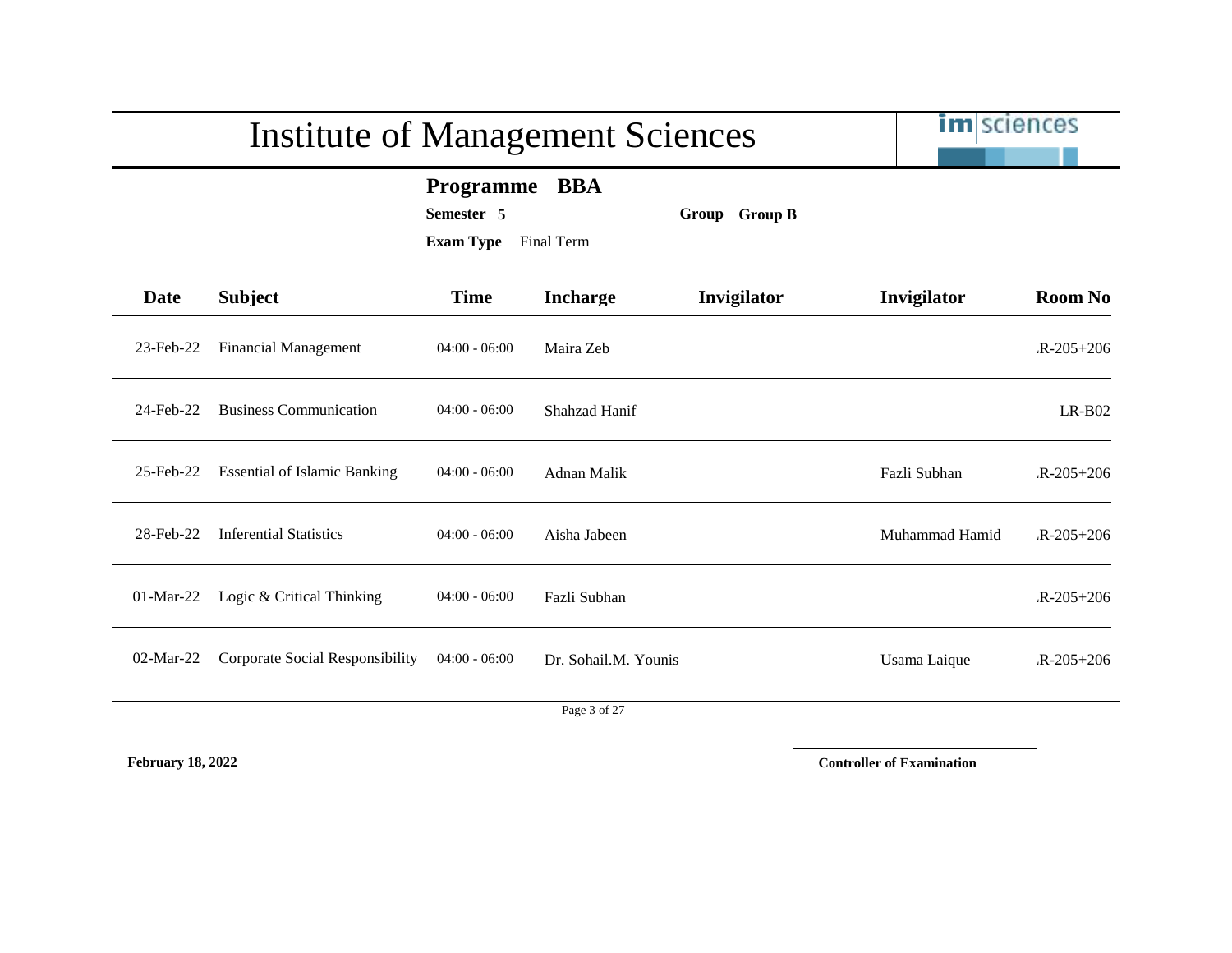|             | <b>Institute of Management Sciences</b>       | <b>im</b> sciences                                 |                          |               |             |                 |
|-------------|-----------------------------------------------|----------------------------------------------------|--------------------------|---------------|-------------|-----------------|
|             |                                               | <b>Programme</b><br>Semester 7<br><b>Exam Type</b> | <b>BBA</b><br>Final Term | Group Group B |             |                 |
| <b>Date</b> | <b>Subject</b>                                | <b>Time</b>                                        | <b>Incharge</b>          | Invigilator   | Invigilator | <b>Room No</b>  |
| 23-Feb-22   | International Financial Managem 04:00 - 06:00 |                                                    | Laila Taskin Qazi        |               |             | $R - 205 + 206$ |
| 24-Feb-22   | Investment & Portfolio Mgt                    | $04:00 - 06:00$                                    | Muhammad Arif            |               |             | $R-205+206$     |
| 25-Feb-22   | Gender and Development                        | $04:00 - 06:00$                                    | Dr. Salma Amir           |               |             | $R - 205 + 206$ |
| 28-Feb-22   | French Langaue                                | $04:00 - 06:00$                                    | Dr. Romana Bangash       |               |             | $R - 205 + 206$ |

Page 4 of 27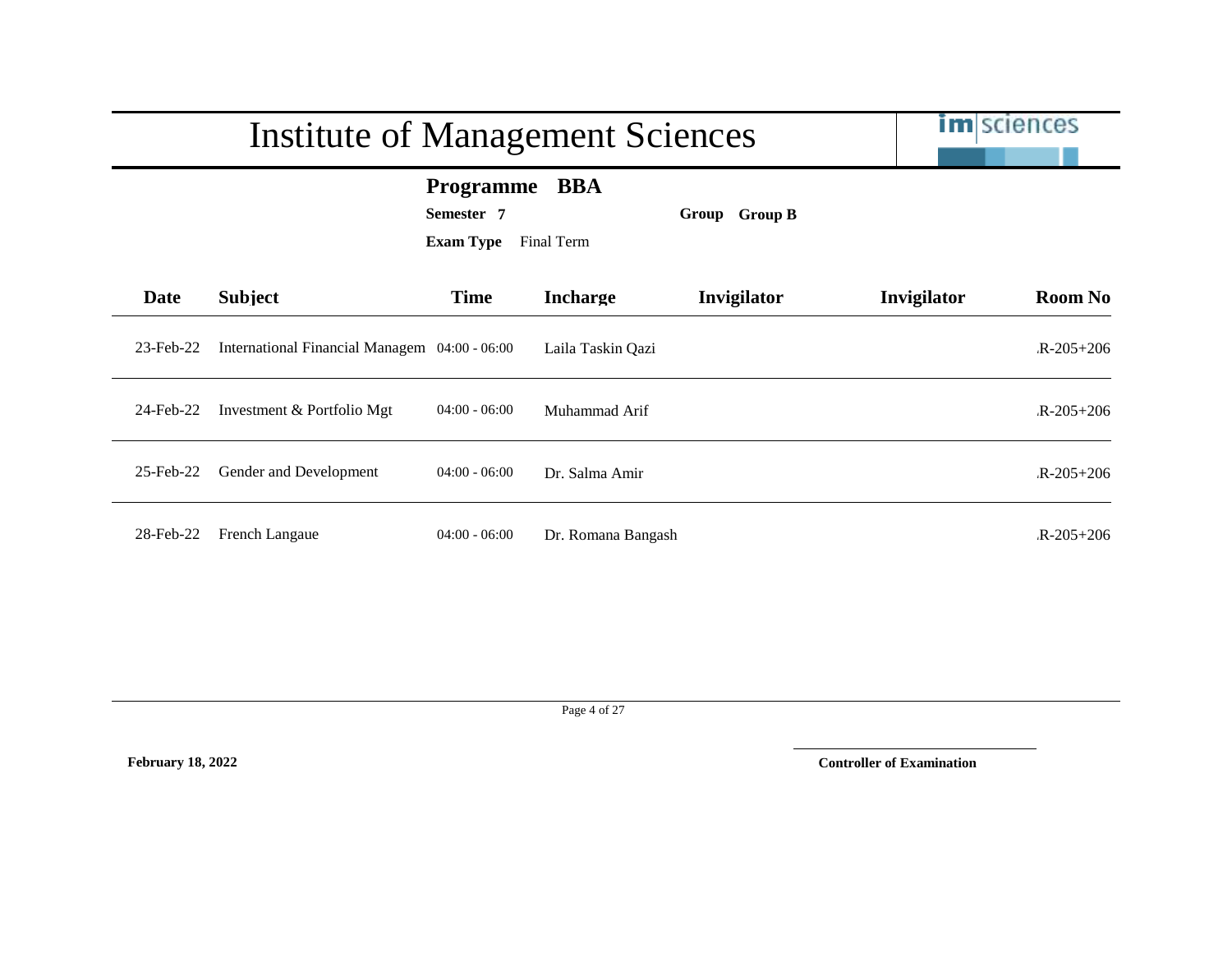|           | <b>Institute of Management Sciences</b> | <b>im</b> sciences                                 |                          |                         |                 |                 |
|-----------|-----------------------------------------|----------------------------------------------------|--------------------------|-------------------------|-----------------|-----------------|
|           |                                         | <b>Programme</b><br>Semester 1<br><b>Exam Type</b> | <b>BBA</b><br>Final Term | <b>Group C</b><br>Group |                 |                 |
| Date      | <b>Subject</b>                          | <b>Time</b>                                        | <b>Incharge</b>          | Invigilator             | Invigilator     | <b>Room No</b>  |
| 23-Feb-22 | Introduction to Business                | $04:00 - 06:00$                                    | Ali Abdullah             |                         | Usama Laique    | $R - 205 + 206$ |
| 24-Feb-22 | Fundamentals of Accounting              | $04:00 - 06:00$                                    | Muhammad Arif            |                         |                 | $R - 205 + 206$ |
| 25-Feb-22 | Principles of Marketing                 | $04:00 - 06:00$                                    | Sonia Ismat              |                         |                 | $R - 205 + 206$ |
| 28-Feb-22 | Principles of Management                | $04:00 - 06:00$                                    | Dr. Saleem Gul           |                         | M. Shahzad Khan | $R - 205 + 206$ |

Page 5 of 27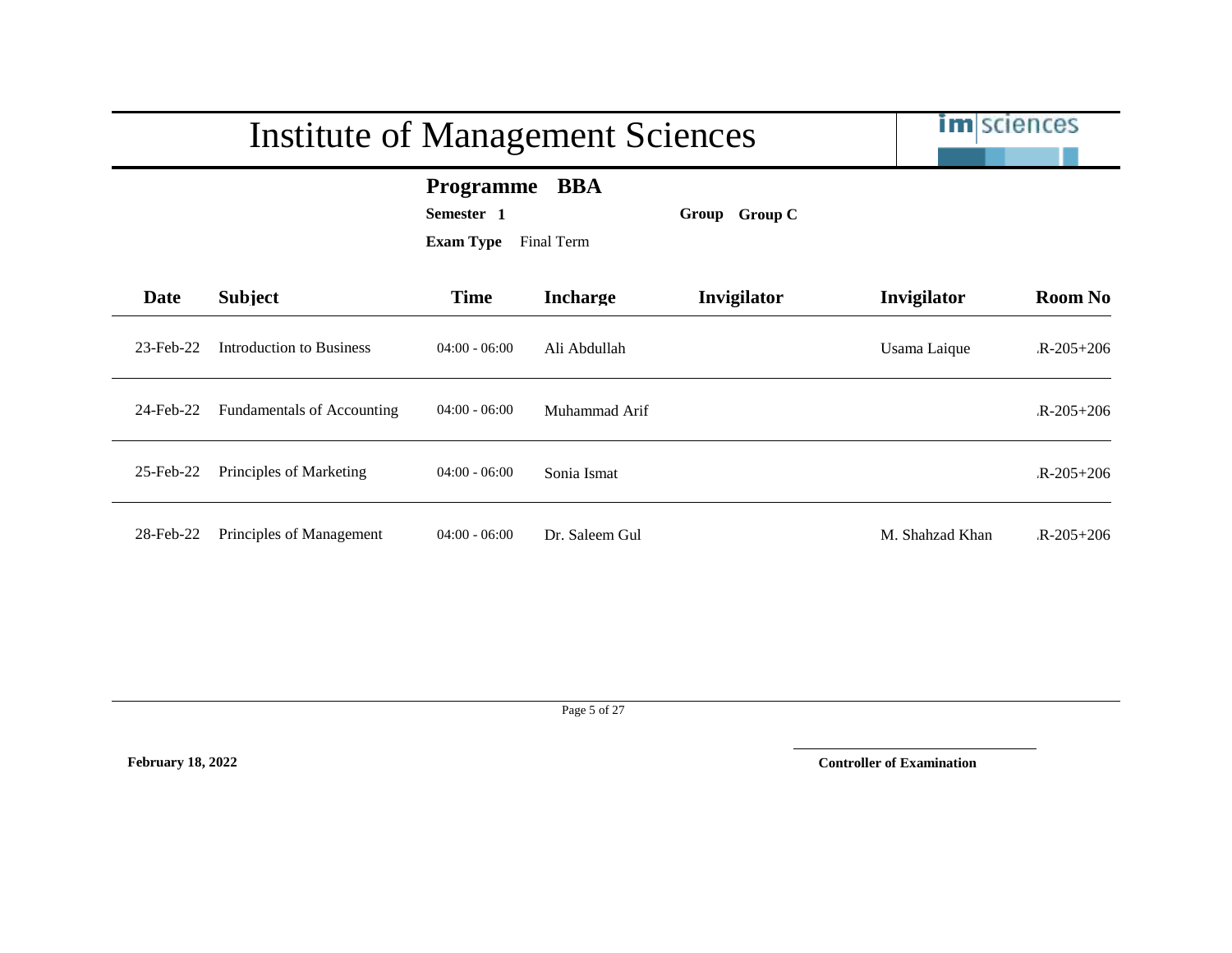|              | <b>Institute of Management Sciences</b> | <b>im</b> sciences                              |                 |                  |             |                 |
|--------------|-----------------------------------------|-------------------------------------------------|-----------------|------------------|-------------|-----------------|
|              |                                         | Programme BBA<br>Semester 3<br><b>Exam Type</b> | Final Term      | Group Group C    |             |                 |
| Date         | <b>Subject</b>                          | <b>Time</b>                                     | <b>Incharge</b> | Invigilator      | Invigilator | <b>Room No</b>  |
| 24-Feb-22    | <b>Management Accounting</b>            | $04:00 - 06:00$                                 | M. Nauman Khan  |                  |             | $R - 205 + 206$ |
| 25-Feb-22    | Enterpreneurship                        | $04:00 - 06:00$                                 | Romy Sajjad     |                  |             | $R - 205 + 206$ |
| 28-Feb-22    | <b>Fundamentals of Sociology</b>        | $04:00 - 06:00$                                 | Javed Iqbal     |                  |             | $R-205+206$     |
| $02$ -Mar-22 | Principles of Macroeconomics            | $04:00 - 06:00$                                 | Dr. Rehmat Ali  | Mian Yasir Hayat |             | $R - 205 + 206$ |

Page 6 of 27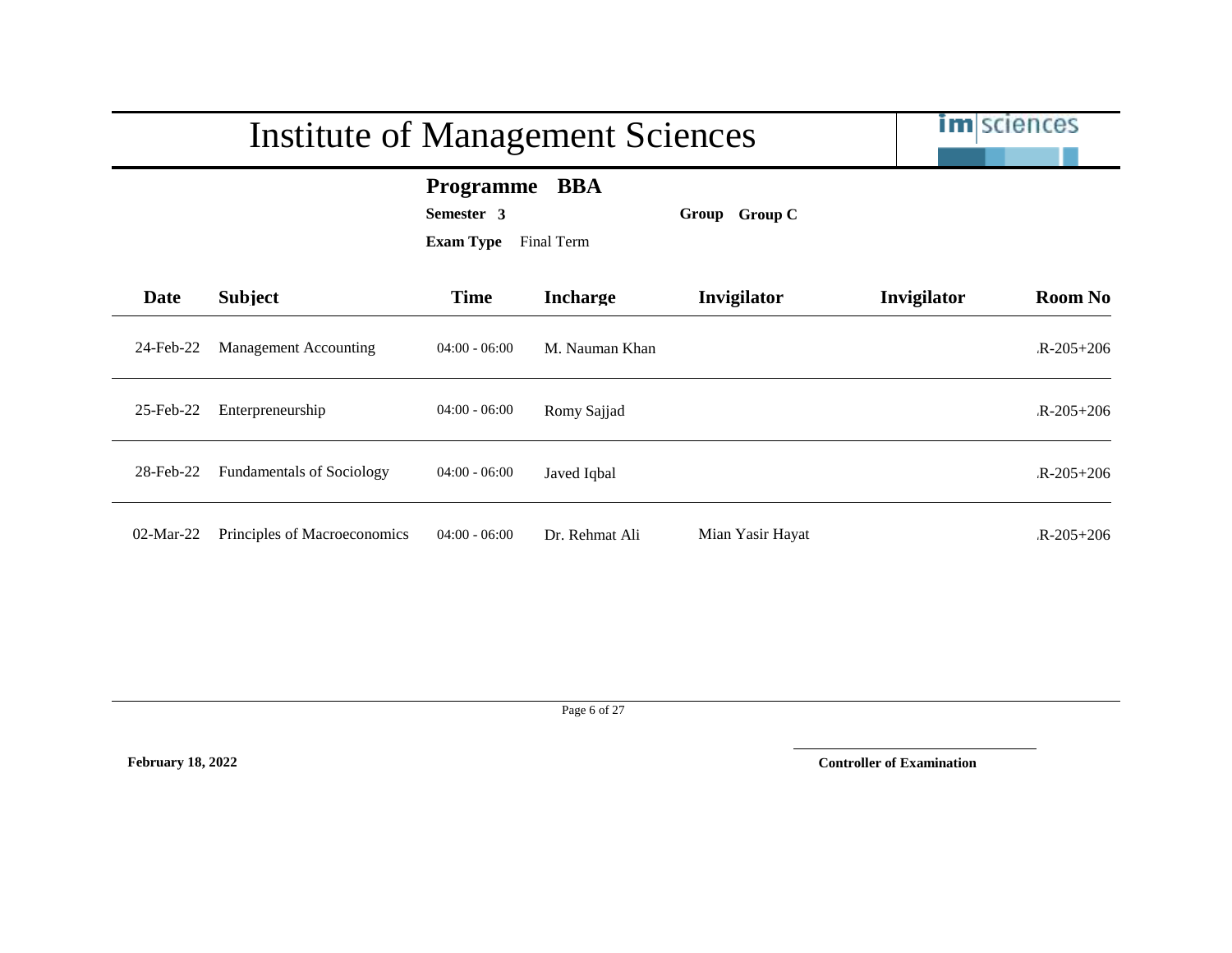|           | <b>Institute of Management Sciences</b> | im sciences                                                   |                    |               |             |                 |
|-----------|-----------------------------------------|---------------------------------------------------------------|--------------------|---------------|-------------|-----------------|
|           |                                         | <b>Programme</b><br>Semester 7<br><b>Exam Type</b> Final Term | <b>BBA</b>         | Group Group C |             |                 |
| Date      | <b>Subject</b>                          | <b>Time</b>                                                   | <b>Incharge</b>    | Invigilator   | Invigilator | <b>Room No</b>  |
| 23-Feb-22 | <b>Consumer Behavior</b>                | $04:00 - 06:00$                                               | Muhammad Zeeshan K |               |             | $R - 205 + 206$ |
| 24-Feb-22 | Digital Marketing                       | $04:00 - 06:00$                                               | Shawana Zeeshan    |               |             | $R-205+206$     |
| 28-Feb-22 | Chinese Language                        | $04:00 - 06:00$                                               | M. Siyab Khan      |               |             | $R - 205 + 206$ |
| 28-Feb-22 | Chinese Language                        | $04:00 - 06:00$                                               | M. Siyab Khan      |               |             | $R - 205 + 206$ |
| 28-Feb-22 | Chinese Language                        | $04:00 - 06:00$                                               | M. Siyab Khan      |               |             | $R - 205 + 206$ |

Page 7 of 27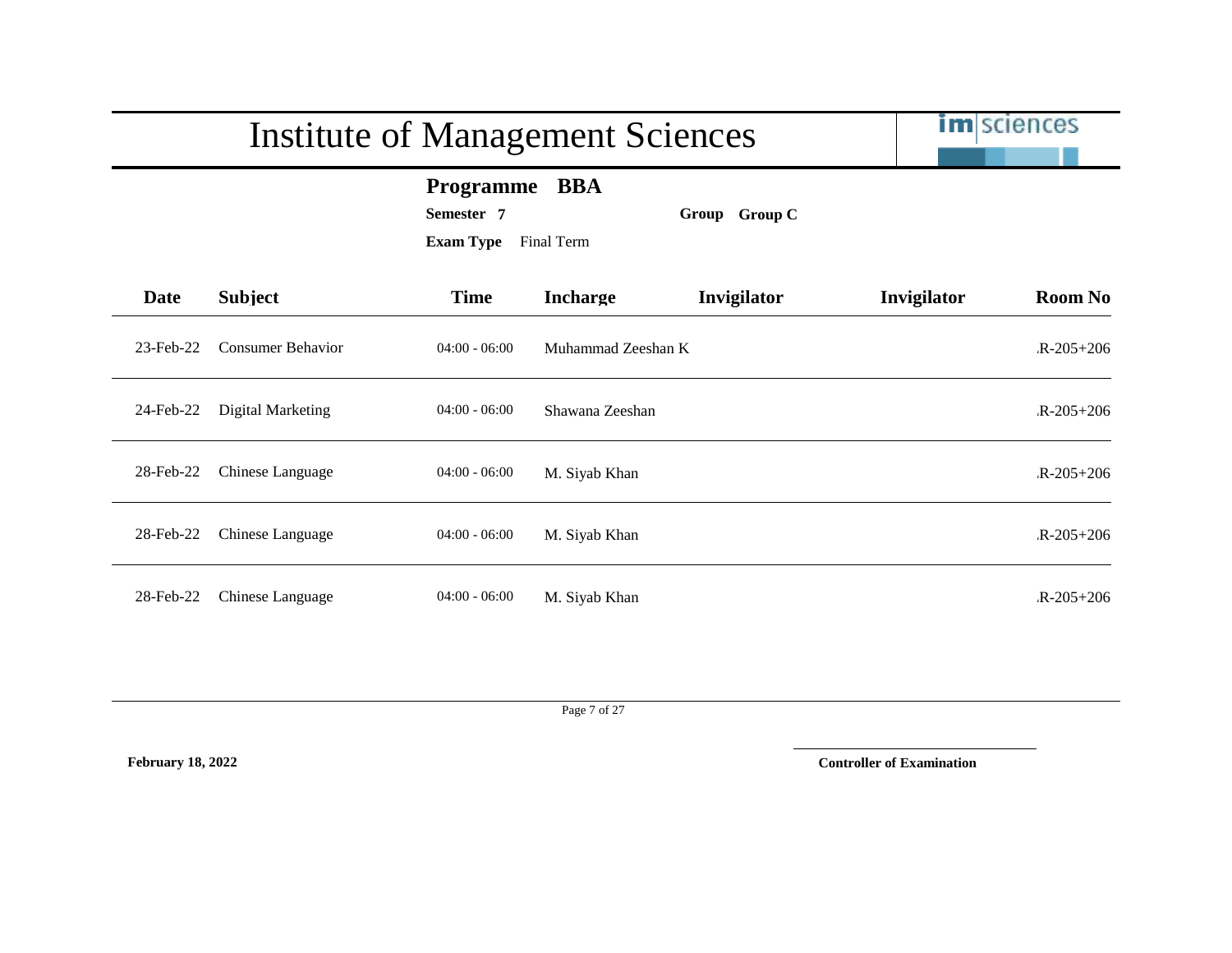|              | Institute of Management Sciences |                                                                         | <b>im</b> sciences   |               |             |                 |
|--------------|----------------------------------|-------------------------------------------------------------------------|----------------------|---------------|-------------|-----------------|
|              |                                  | <b>Programme</b><br>BBA<br>Semester 3<br><b>Exam Type</b><br>Final Term |                      | Group Group D |             |                 |
| Date         | <b>Subject</b>                   | <b>Time</b>                                                             | <b>Incharge</b>      | Invigilator   | Invigilator | <b>Room No</b>  |
| $02$ -Mar-22 | Management Accounting            | $04:00 - 06:00$                                                         | Dr. Mehboob-ur-Rashi |               |             | $R - 205 + 206$ |

Page 8 of 27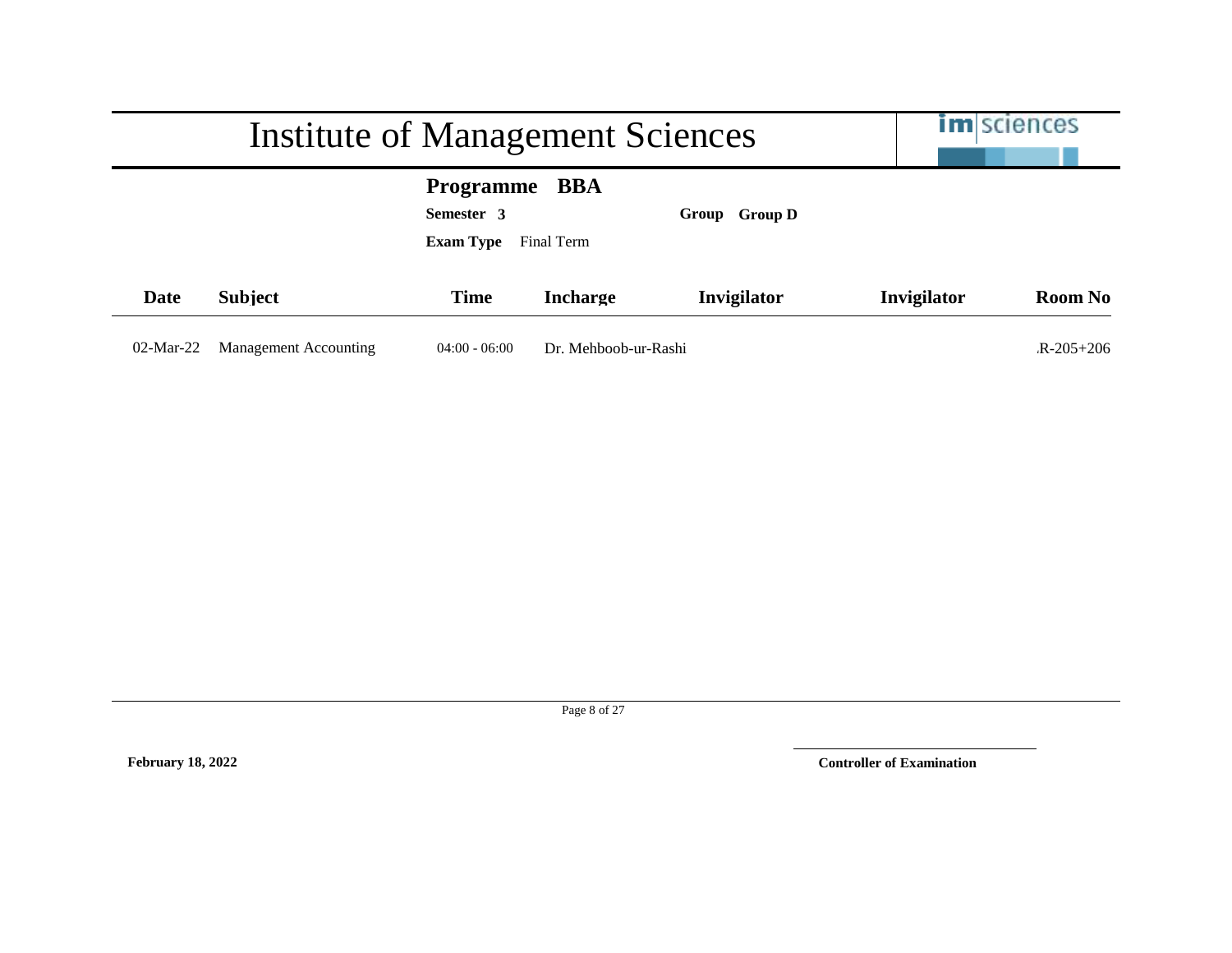|              | <b>Institute of Management Sciences</b> | <b>im</b> sciences                                 |                          |               |              |                 |
|--------------|-----------------------------------------|----------------------------------------------------|--------------------------|---------------|--------------|-----------------|
|              |                                         | <b>Programme</b><br>Semester 5<br><b>Exam Type</b> | <b>BBA</b><br>Final Term | Group Group F |              |                 |
| <b>Date</b>  | <b>Subject</b>                          | <b>Time</b>                                        | <b>Incharge</b>          | Invigilator   | Invigilator  | <b>Room No</b>  |
| 23-Feb-22    | <b>Financial Management</b>             | $04:00 - 06:00$                                    | Laila Taskin Qazi        |               | Mansoor Khan | $R - 205 + 206$ |
| 24-Feb-22    | <b>Business Communication</b>           | $04:00 - 06:00$                                    | Sardar Daud              |               |              | $R - 205 + 206$ |
| 25-Feb-22    | <b>Essential of Islamic Banking</b>     | $04:00 - 06:00$                                    | Dr. Karim Ullah          |               |              | $R - 205 + 206$ |
| 28-Feb-22    | <b>Inferential Statistics</b>           | $04:00 - 06:00$                                    | Dr. Muhammad Atif        |               |              | $R - 205 + 206$ |
| $01$ -Mar-22 | Corporate Social Responsibility         | $04:00 - 06:00$                                    | Shawana Zeeshan          |               |              | $R - 205 + 206$ |
| 02-Mar-22    | Logic & Critical Thinking               | $04:00 - 06:00$                                    | S.Jawad Ali Shah         | Muska Mukhtar |              | $R - 205 + 206$ |
|              |                                         |                                                    | Page 9 of 27             |               |              |                 |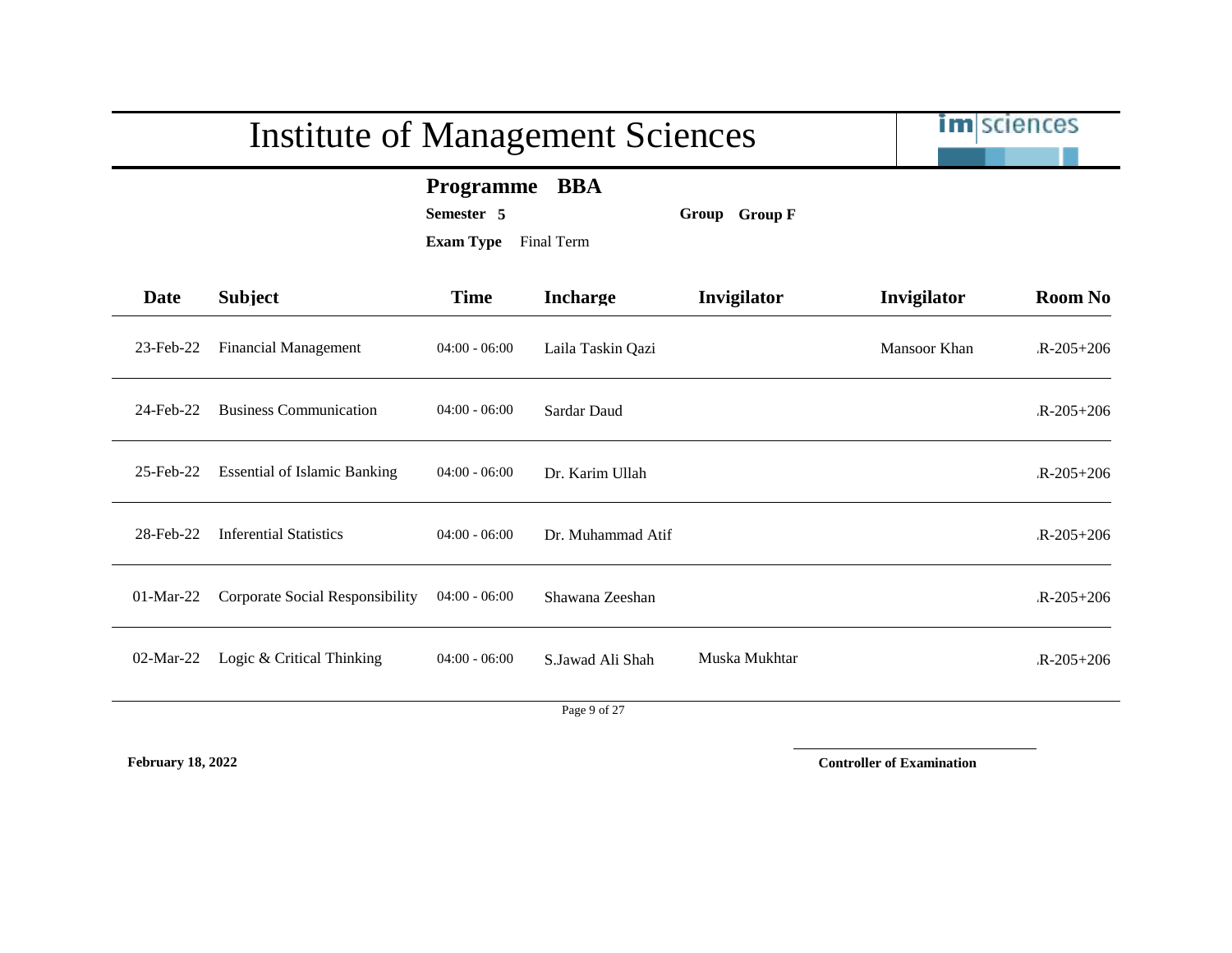|              | <b>Institute of Management Sciences</b>    | im sciences                                            |                   |               |             |                 |
|--------------|--------------------------------------------|--------------------------------------------------------|-------------------|---------------|-------------|-----------------|
|              |                                            | <b>Programme</b><br>Semester 5<br>Exam Type Final Term | <b>BCS</b>        | Group Group B |             |                 |
| Date         | <b>Subject</b>                             | <b>Time</b>                                            | <b>Incharge</b>   | Invigilator   | Invigilator | <b>Room No</b>  |
| 23-Feb-22    | Theory of Automata                         | $04:00 - 06:00$                                        | Afsheen Khalid    |               | Usman Ali   | $R - 205 + 206$ |
| 24-Feb-22    | Computer Architecture & Org                | $04:00 - 06:00$                                        | Omar Bin Samin    |               |             | $R - 205 + 206$ |
| 25-Feb-22    | Foreign Language (German)                  | $04:00 - 06:00$                                        | Dr. Muhammad Ali  |               |             | $R - 205 + 206$ |
| 28-Feb-22    | Mobile Applications & Develop              | $04:00 - 06:00$                                        | Musadaq Mansoor   |               |             | $R - 205 + 206$ |
| $01-Mar-22$  | Data Communications & Comput 04:00 - 06:00 |                                                        | Dr. Khalid Haseeb |               |             | $R - 205 + 206$ |
| $02$ -Mar-22 | Intro to Software Eng                      | $04:00 - 06:00$                                        | Saeed Shahzad     |               | Sardar Daud | $R-205+206$     |
|              |                                            |                                                        | Page 10 of 27     |               |             |                 |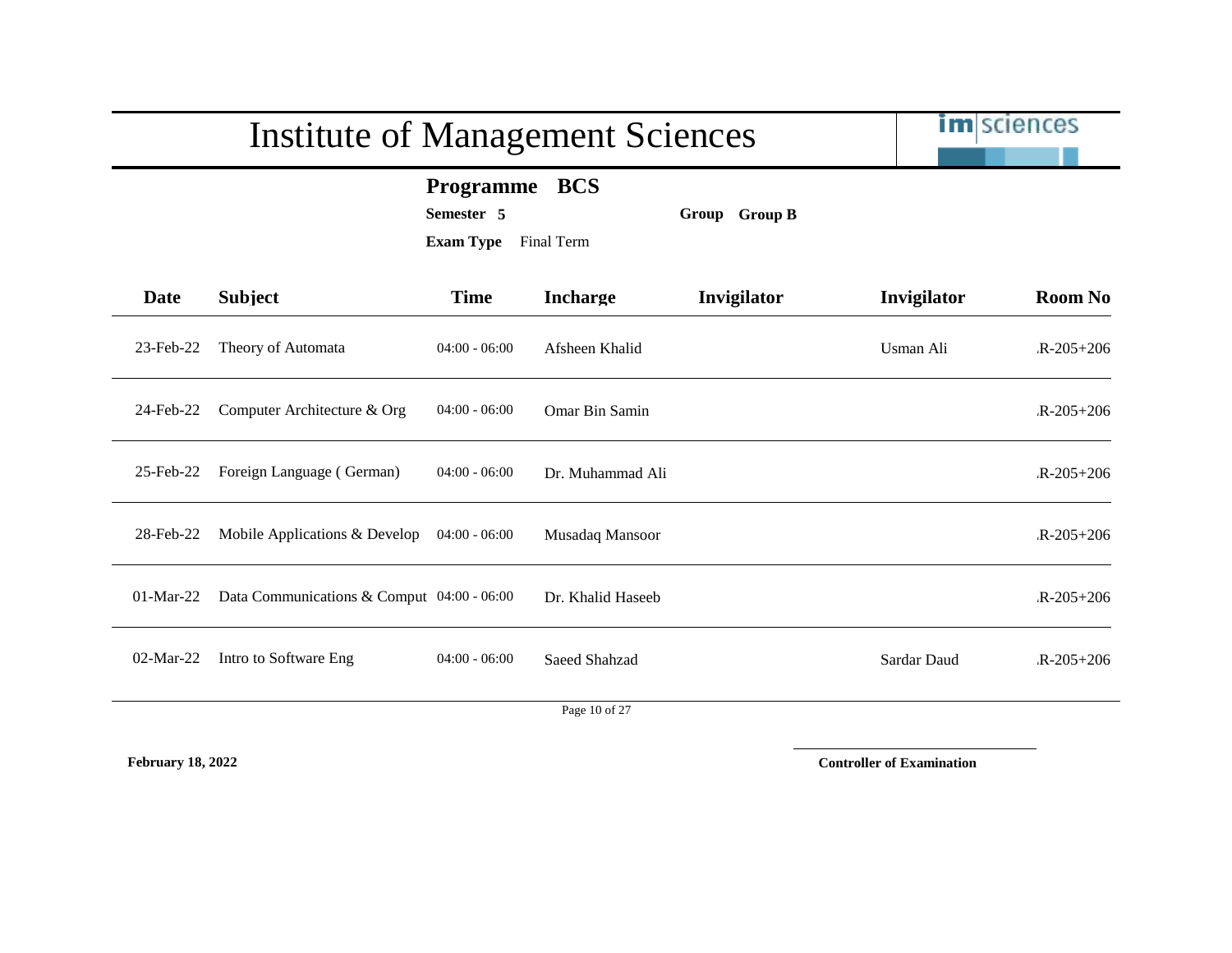|                 | <b>Institute of Management Sciences</b>       | <b>im</b> sciences             |                                                |               |                  |                 |
|-----------------|-----------------------------------------------|--------------------------------|------------------------------------------------|---------------|------------------|-----------------|
|                 |                                               | Semester 5<br><b>Exam Type</b> | <b>Programme</b> BS Data Science<br>Final Term | Group Group A |                  |                 |
| Date            | <b>Subject</b>                                | <b>Time</b>                    | <b>Incharge</b>                                | Invigilator   | Invigilator      | <b>Room No</b>  |
| $23$ -Feb- $22$ | <b>Big Data Programming</b>                   | $04:00 - 06:00$                | Dr. Imran Mughal                               |               |                  | $R - 205 + 206$ |
| 24-Feb-22       | Design & Analysis of Algorithms 04:00 - 06:00 |                                | Sumaira Imtiaz                                 |               |                  | $R - 205 + 206$ |
| 25-Feb-22       | <b>Stochastic Processes</b>                   | $04:00 - 06:00$                | Dr. Amaad Khalil                               |               | <b>Basit Ali</b> | $R - 205 + 206$ |
| 28-Feb-22       | Data communication & Computer 04:00 - 06:00   |                                | Dr. Zahid ullah                                |               |                  | $R - 205 + 206$ |
| $01$ -Mar-22    | Pattern Recognition                           | $04:00 - 06:00$                | Mian Ibad Ali Shah                             |               |                  | $R - 205 + 206$ |

Page 11 of 27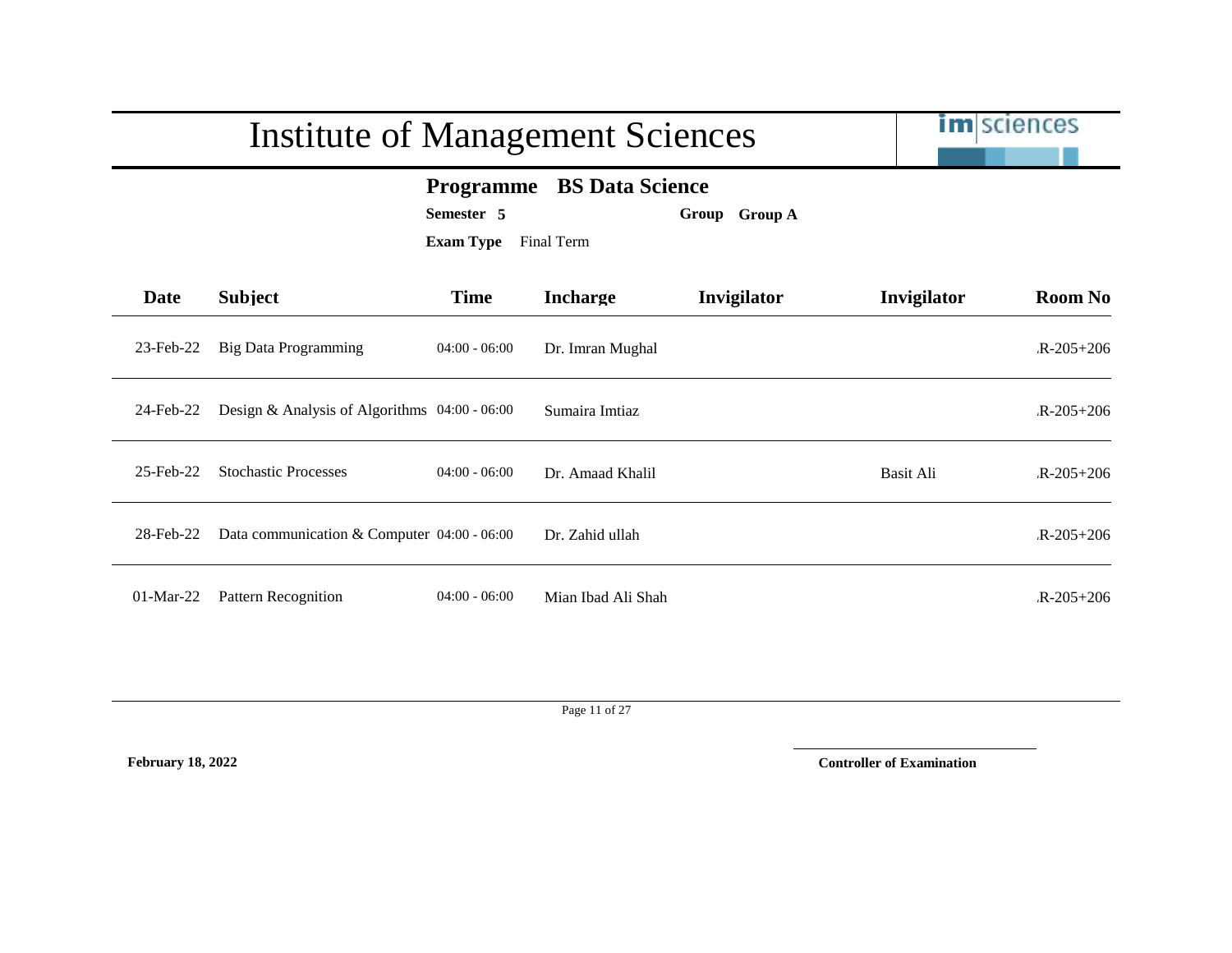|             | <b>Institute of Management Sciences</b>       | <b>im</b> sciences                                                                                    |                  |               |             |                 |
|-------------|-----------------------------------------------|-------------------------------------------------------------------------------------------------------|------------------|---------------|-------------|-----------------|
|             |                                               | <b>BS Economics</b><br><b>Programme</b><br>Semester 1<br>Group Group A<br><b>Exam Type</b> Final Term |                  |               |             |                 |
| Date        | <b>Subject</b>                                | <b>Time</b>                                                                                           | <b>Incharge</b>  | Invigilator   | Invigilator | <b>Room No</b>  |
| 23-Feb-22   | Intro to Business                             | $04:00 - 06:00$                                                                                       | Dr. Waseef Jamal |               |             | $R - 205 + 206$ |
| 24-Feb-22   | Principles of Microeconomics                  | $04:00 - 06:00$                                                                                       | Muska Mukhtar    | Muska Mukhtar | Inam Ul Haq | $R - 205 + 206$ |
| 25-Feb-22   | Mathematics                                   | $04:00 - 06:00$                                                                                       | Mukamil Shah     | Muska Mukhtar |             | $R - 205 + 206$ |
| 28-Feb-22   | Intro to Political Science                    | $04:00 - 06:00$                                                                                       | Mian Yasir Hayat |               |             | $R - 205 + 206$ |
| $01-Mar-22$ | English (General)                             | $04:00 - 06:00$                                                                                       | Muhammad Hamid   |               |             | $R - 205 + 206$ |
| $02-Mar-22$ | Fundamentals of Islamic Studies 04:00 - 06:00 |                                                                                                       | M. Shahzad Khan  |               | Usman Ali   | $R-205+206$     |
|             |                                               |                                                                                                       | Page 12 of 27    |               |             |                 |

÷

т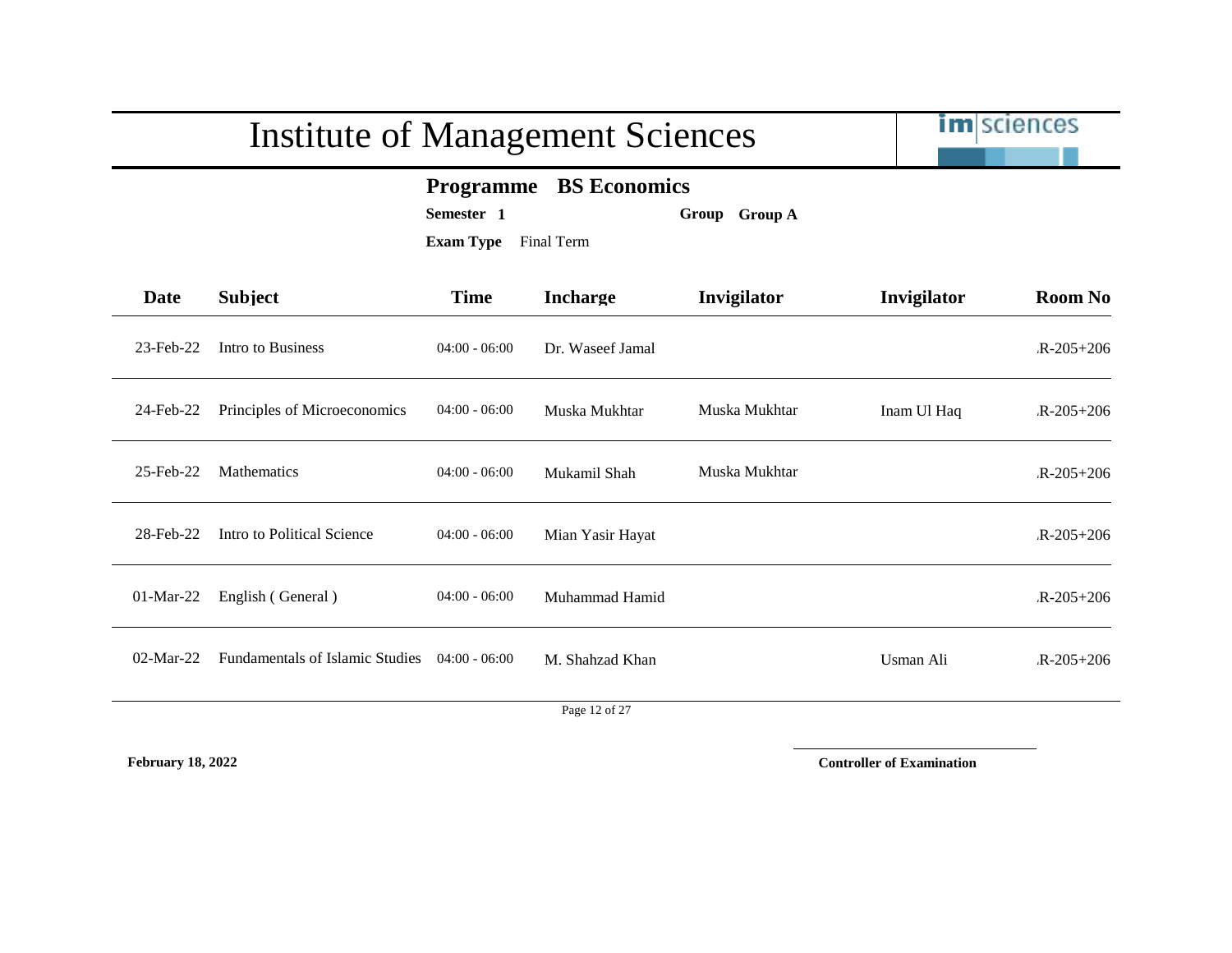|                                                                                              | <b>Institute of Management Sciences</b>        | <b>im</b> sciences |                   |                  |             |                 |  |
|----------------------------------------------------------------------------------------------|------------------------------------------------|--------------------|-------------------|------------------|-------------|-----------------|--|
| <b>BS</b> English<br>Programme<br>Semester 1<br>Group Group B<br><b>Exam Type</b> Final Term |                                                |                    |                   |                  |             |                 |  |
| Date                                                                                         | <b>Subject</b>                                 | <b>Time</b>        | <b>Incharge</b>   | Invigilator      | Invigilator | <b>Room No</b>  |  |
| 23-Feb-22                                                                                    | English (General)                              | $04:00 - 06:00$    | Dr. Ismail Wali   |                  |             | $R - 205 + 206$ |  |
| 24-Feb-22                                                                                    | Introduction to Literature                     | $04:00 - 06:00$    | Muhammad Ehtesham |                  |             | $R-205+206$     |  |
| 25-Feb-22                                                                                    | Fundamentals of Islamic Studies                | $04:00 - 06:00$    | Adil Hussain      |                  | Inam Ul Haq | $R-205+206$     |  |
| 28-Feb-22                                                                                    | Fundamentals of Pakistan Studies 04:00 - 06:00 |                    | Mian Yasir Hayat  |                  |             | $R - 205 + 206$ |  |
| $01-Mar-22$                                                                                  | Intro to Linguistics                           | $04:00 - 06:00$    | Wasiq Ullah       | Mian Yasir Hayat | Naheed Haq  | $R-205+206$     |  |
| $02$ -Mar-22                                                                                 | Office Mgt Tools                               | $04:00 - 06:00$    | Musadaq Mansoor   |                  |             | $R-205+206$     |  |
|                                                                                              |                                                |                    | Page 13 of 27     |                  |             |                 |  |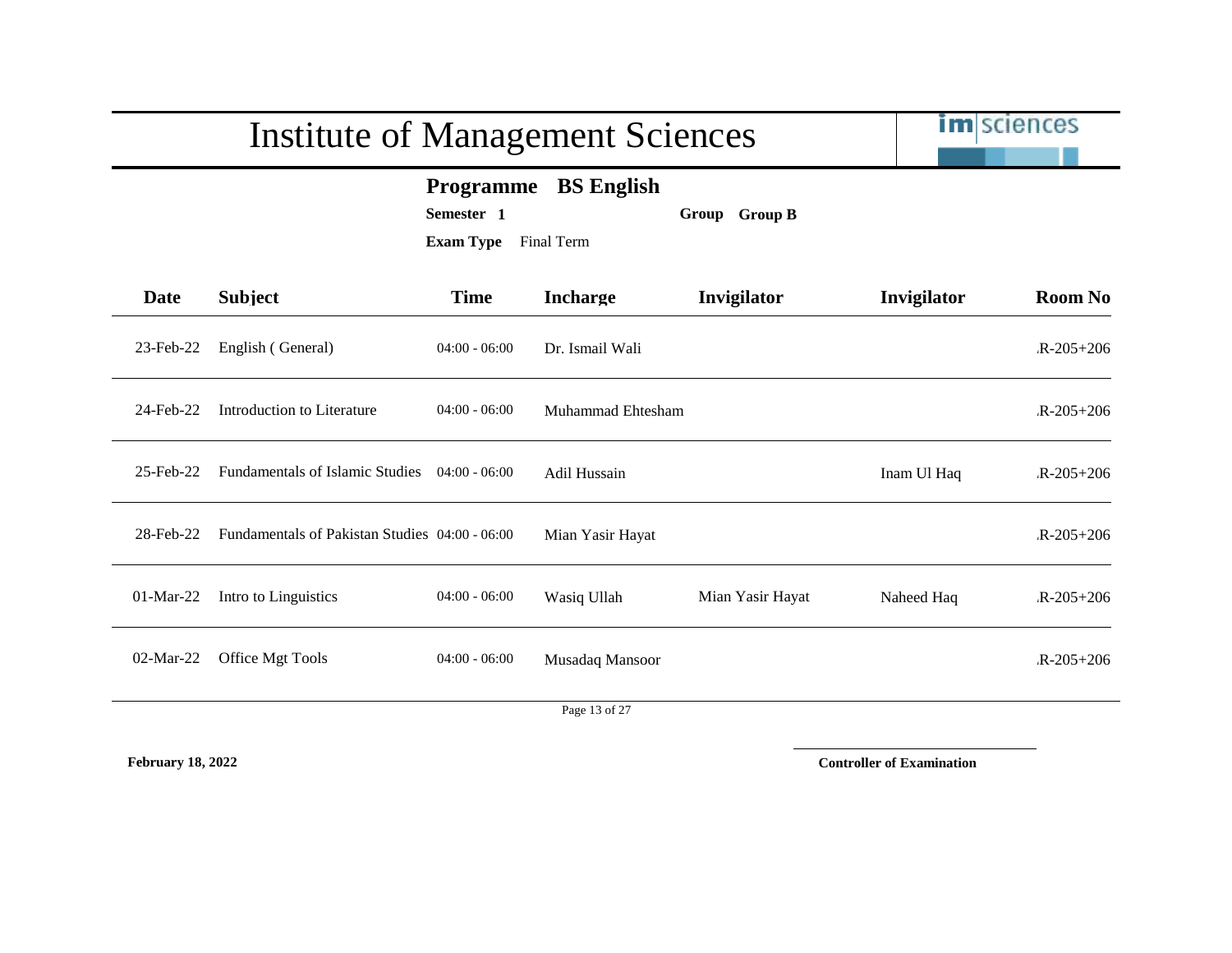|             | <b>Institute of Management Sciences</b> | <b>im</b> sciences                                 |                                 |                         |             |                 |
|-------------|-----------------------------------------|----------------------------------------------------|---------------------------------|-------------------------|-------------|-----------------|
|             |                                         | <b>Programme</b><br>Semester 5<br><b>Exam Type</b> | <b>BS</b> English<br>Final Term | <b>Group B</b><br>Group |             |                 |
| <b>Date</b> | <b>Subject</b>                          | <b>Time</b>                                        | <b>Incharge</b>                 | Invigilator             | Invigilator | <b>Room No</b>  |
| 23-Feb-22   | Sociolinguistics                        | $04:00 - 06:00$                                    | Sabeen                          |                         |             | $R - 205 + 206$ |
| 24-Feb-22   | Professional Communication              | $04:00 - 06:00$                                    | Dr. Ismail Wali                 |                         |             | $R-205+206$     |
| 25-Feb-22   | English Novel -I                        | $04:00 - 06:00$                                    | Falak Naz Khan                  |                         | Sattar Khan | $R-205+206$     |
| 28-Feb-22   | Human Rights and Citizenship            | $04:00 - 06:00$                                    | Zafar Habib                     |                         |             | $R - 205 + 206$ |

Page 14 of 27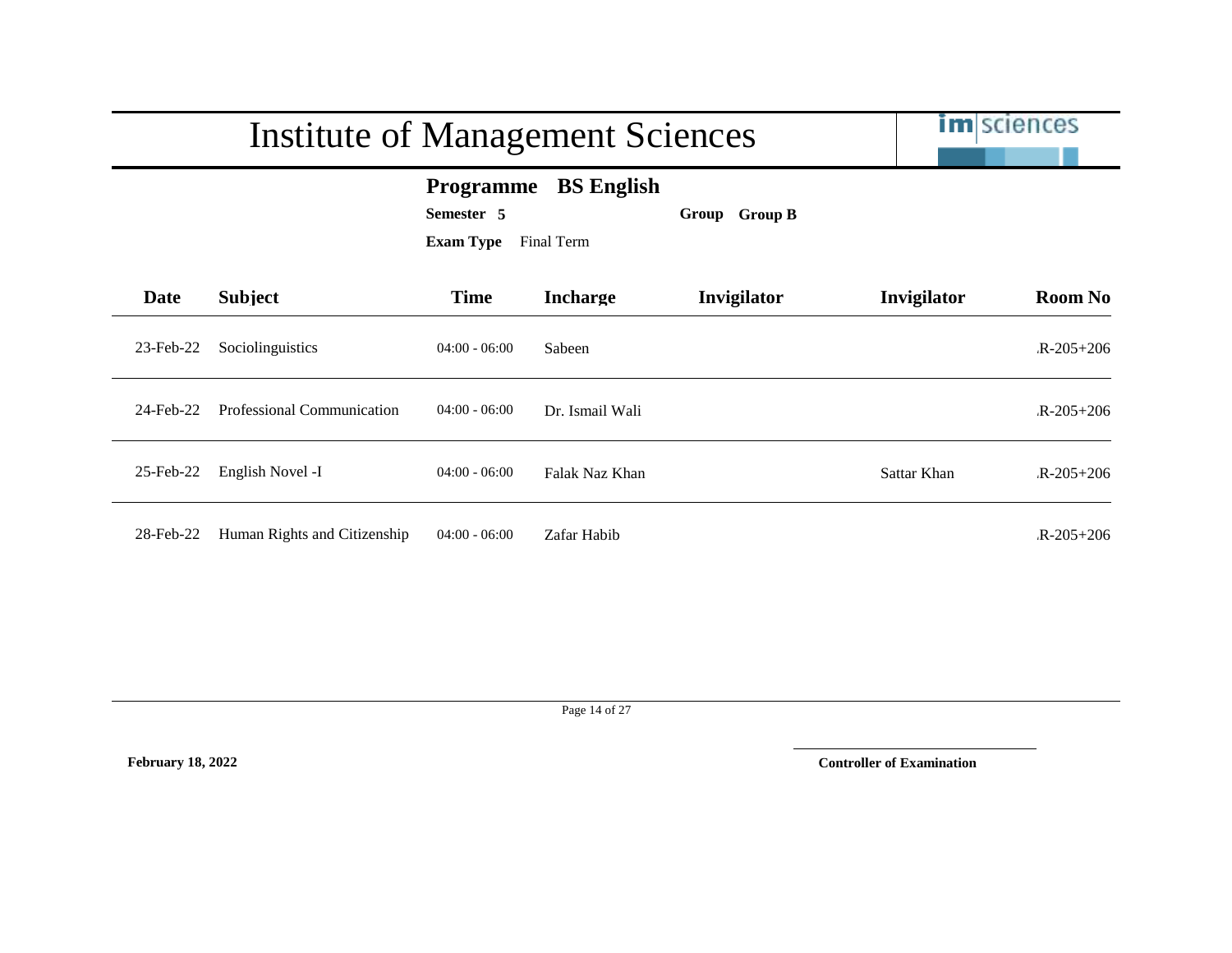|             | <b>Institute of Management Sciences</b>                                                                      | im sciences     |                    |                  |             |                 |  |  |
|-------------|--------------------------------------------------------------------------------------------------------------|-----------------|--------------------|------------------|-------------|-----------------|--|--|
|             | <b>BS</b> Social Scienc<br><b>Programme</b><br>Semester 1<br>Group Group A<br><b>Exam Type</b><br>Final Term |                 |                    |                  |             |                 |  |  |
| <b>Date</b> | <b>Subject</b>                                                                                               | <b>Time</b>     | <b>Incharge</b>    | Invigilator      | Invigilator | <b>Room No</b>  |  |  |
| 23-Feb-22   | English (General)                                                                                            | $04:00 - 06:00$ | <b>Sardar Daud</b> |                  |             | $R - 205 + 206$ |  |  |
| 24-Feb-22   | Principles of Microeconomics                                                                                 | $04:00 - 06:00$ | Muska Mukhtar      |                  |             | $R - 205 + 206$ |  |  |
| 25-Feb-22   | Intro to History                                                                                             | $04:00 - 06:00$ | Dr. M. Tauqir Alam | Mian Yasir Hayat |             | $R - 205 + 206$ |  |  |
| 28-Feb-22   | Intro to Political Science                                                                                   | $04:00 - 06:00$ | Mian Yasir Hayat   | Mian Yasir Hayat |             | $R - 205 + 206$ |  |  |
| $01-Mar-22$ | <b>Islamic Studies</b>                                                                                       | $04:00 - 06:00$ | M. Aslam Khan      |                  |             | $R - 205 + 206$ |  |  |

Page 15 of 27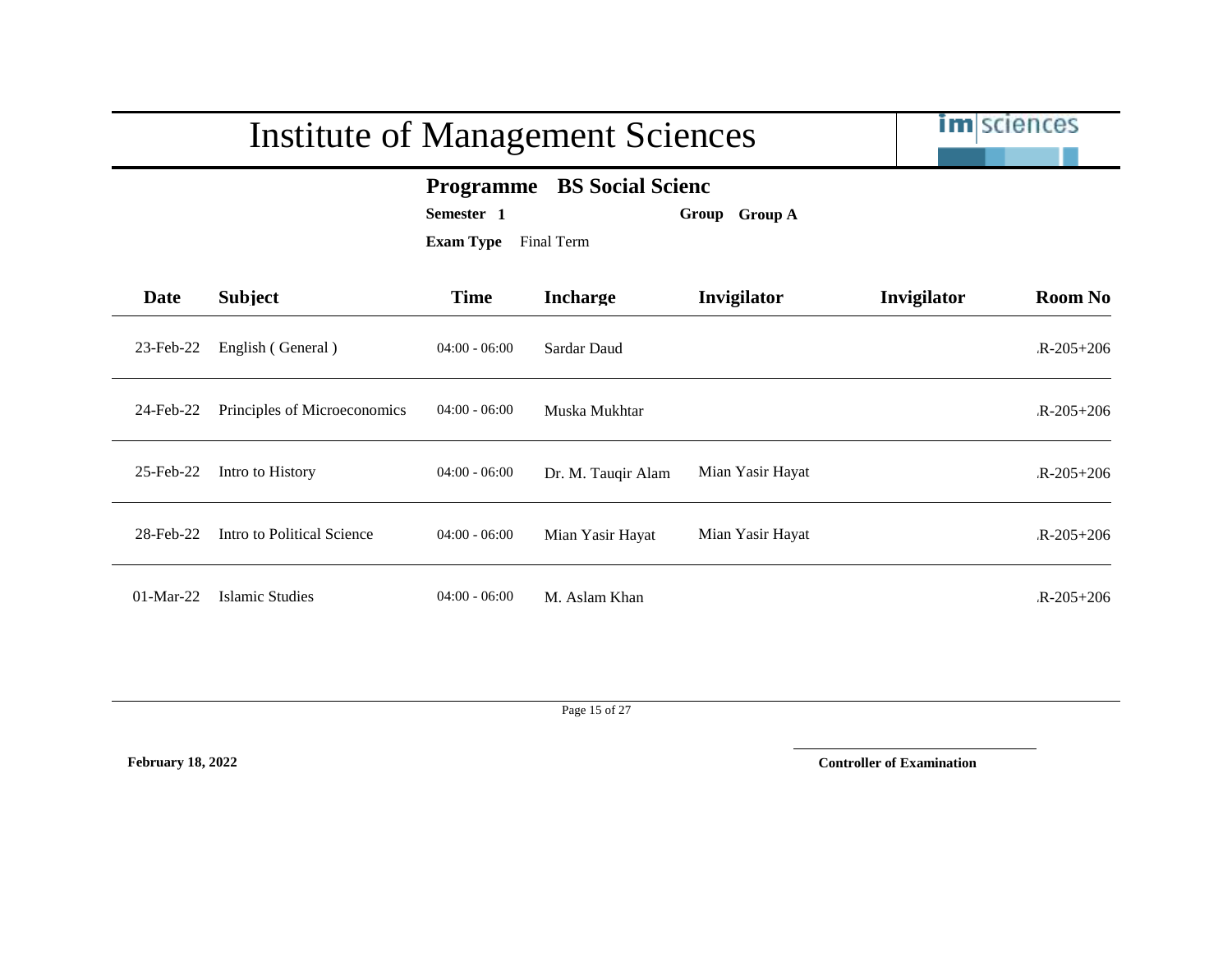|                                                                                                                        | Institute of Management Sciences |                 | <b>im</b> sciences  |             |             |                 |
|------------------------------------------------------------------------------------------------------------------------|----------------------------------|-----------------|---------------------|-------------|-------------|-----------------|
| <b>BS</b> Social Scienc<br><b>Programme</b><br>Semester 3<br><b>Group A</b><br>Group<br><b>Exam Type</b><br>Final Term |                                  |                 |                     |             |             |                 |
| <b>Date</b>                                                                                                            | <b>Subject</b>                   | <b>Time</b>     | <b>Incharge</b>     | Invigilator | Invigilator | <b>Room No</b>  |
| 25-Feb-22                                                                                                              | Introduction to Business         | $04:00 - 06:00$ | Qurat ul Ain        |             |             | $R - 205 + 206$ |
| 28-Feb-22                                                                                                              | Principles of Management         | $04:00 - 06:00$ | Qazi Waheed uz Zama |             |             | $R-205+206$     |

Page 16 of 27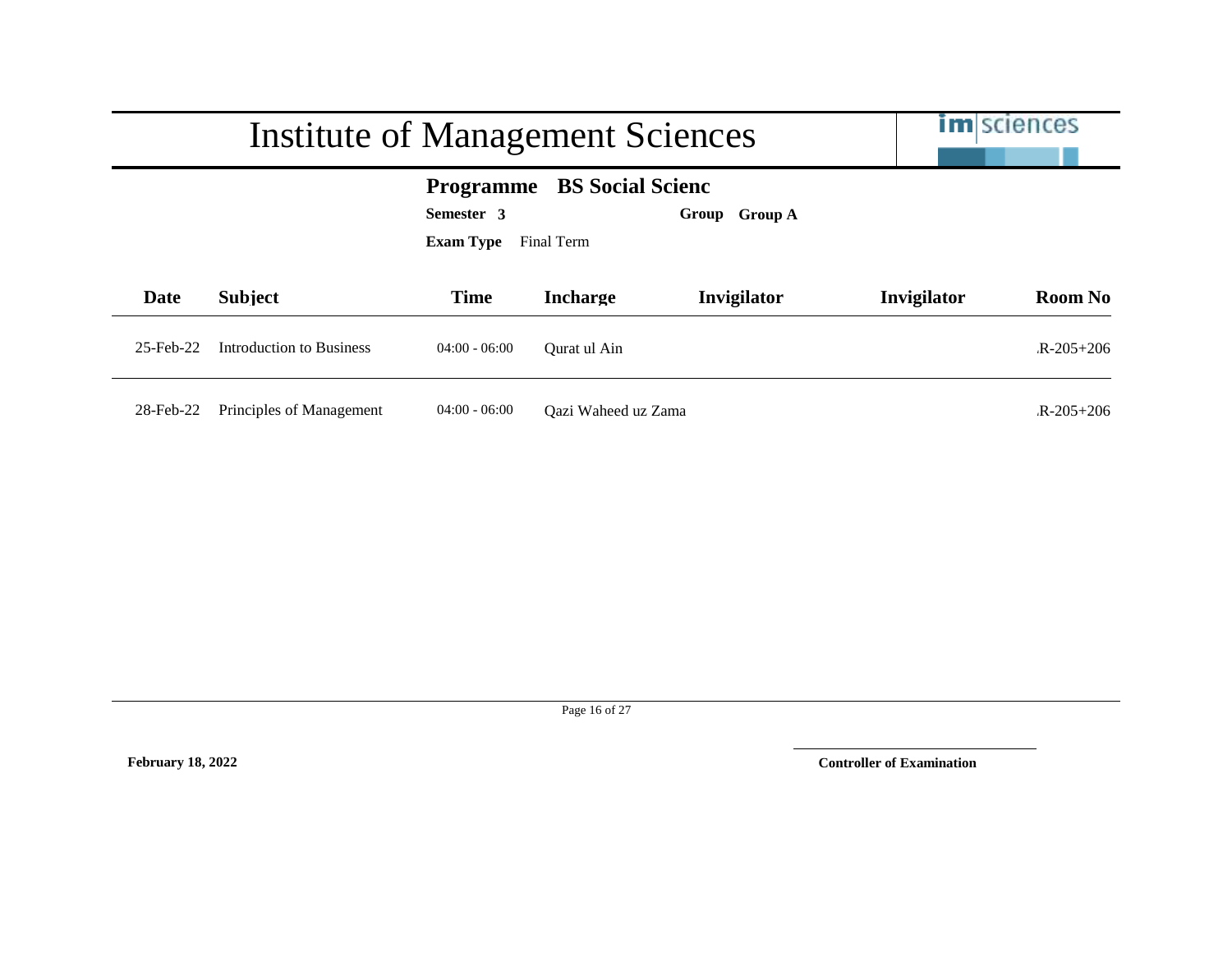|                 | <b>Institute of Management Sciences</b>       | <b>im</b> sciences                                            |                         |               |                |                 |
|-----------------|-----------------------------------------------|---------------------------------------------------------------|-------------------------|---------------|----------------|-----------------|
|                 |                                               | <b>Programme</b><br>Semester 7<br><b>Exam Type</b> Final Term | <b>BS</b> Social Scienc | Group Group A |                |                 |
| Date            | <b>Subject</b>                                | <b>Time</b>                                                   | <b>Incharge</b>         | Invigilator   | Invigilator    | <b>Room No</b>  |
| 23-Feb-22       | <b>Research Methods-II</b>                    | $04:00 - 06:00$                                               | Dr. Aamer Taj           |               |                | $R - 205 + 206$ |
| 24-Feb-22       | Natural Resource Management                   | $04:00 - 06:00$                                               | Dr. Shakeel Hayat       |               | Muhammad Hamid | $R - 205 + 206$ |
| $25$ -Feb- $22$ | Planning & Development Admini 04:00 - 06:00   |                                                               | Dr. Amin Ullah          |               |                | $R - 205 + 206$ |
| 28-Feb-22       | <b>Strategic Management</b>                   | $04:00 - 06:00$                                               | Syed Zulkifal           |               |                | $R - 205 + 206$ |
| $01-Mar-22$     | Understanding Conflict & Violen 04:00 - 06:00 |                                                               | Zafar Habib             |               | Mansoor Khan   | $R - 205 + 206$ |

Page 17 of 27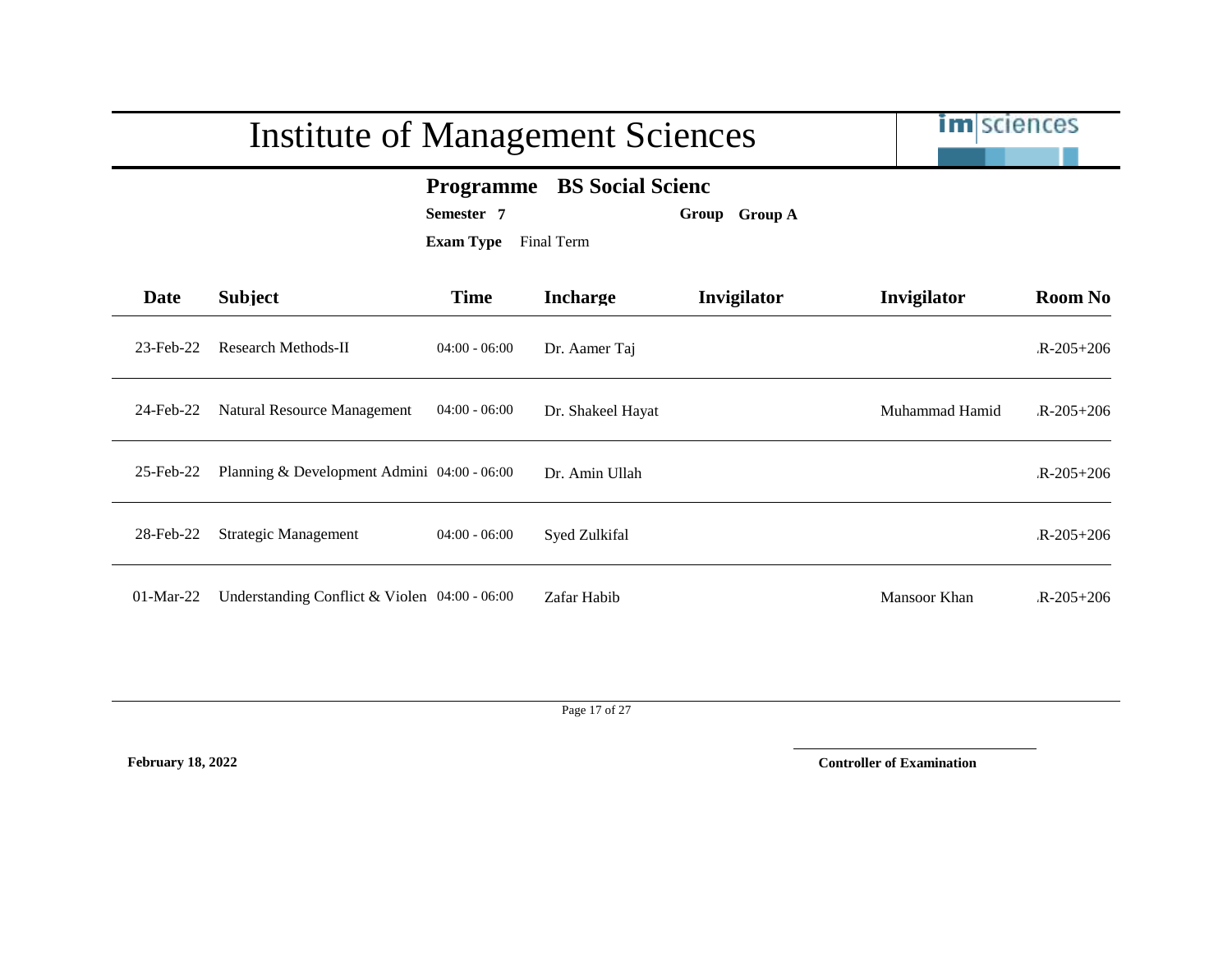|                 | <b>Institute of Management Sciences</b>                                                                     | <b>im</b> sciences |                    |             |             |                 |  |  |
|-----------------|-------------------------------------------------------------------------------------------------------------|--------------------|--------------------|-------------|-------------|-----------------|--|--|
|                 | <b>BS.</b> (A&Finance)<br><b>Programme</b><br>Semester 1<br>Group Group A<br><b>Exam Type</b><br>Final Term |                    |                    |             |             |                 |  |  |
| Date            | <b>Subject</b>                                                                                              | <b>Time</b>        | <b>Incharge</b>    | Invigilator | Invigilator | <b>Room No</b>  |  |  |
| $23$ -Feb- $22$ | English (General)                                                                                           | $04:00 - 06:00$    | Rafiqullah Jan     |             |             | $R - 205 + 206$ |  |  |
| 25-Feb-22       | Principles of Microeconomics                                                                                | $04:00 - 06:00$    | Syed Waqar Hussain |             |             | $R - 205 + 206$ |  |  |
| 28-Feb-22       | Mathematics-I                                                                                               | $04:00 - 06:00$    | Dr. Liaqat Ali     |             |             | $R - 205 + 206$ |  |  |
| $01-Mar-22$     | Introduction to Business                                                                                    | $04:00 - 06:00$    | Qurat ul Ain       |             |             | $R - 205 + 206$ |  |  |
| $02$ -Mar-22    | <b>Office Management Tools</b>                                                                              | $04:00 - 06:00$    | Ahsan Ashfaq       |             |             | $R - 205 + 206$ |  |  |

Page 18 of 27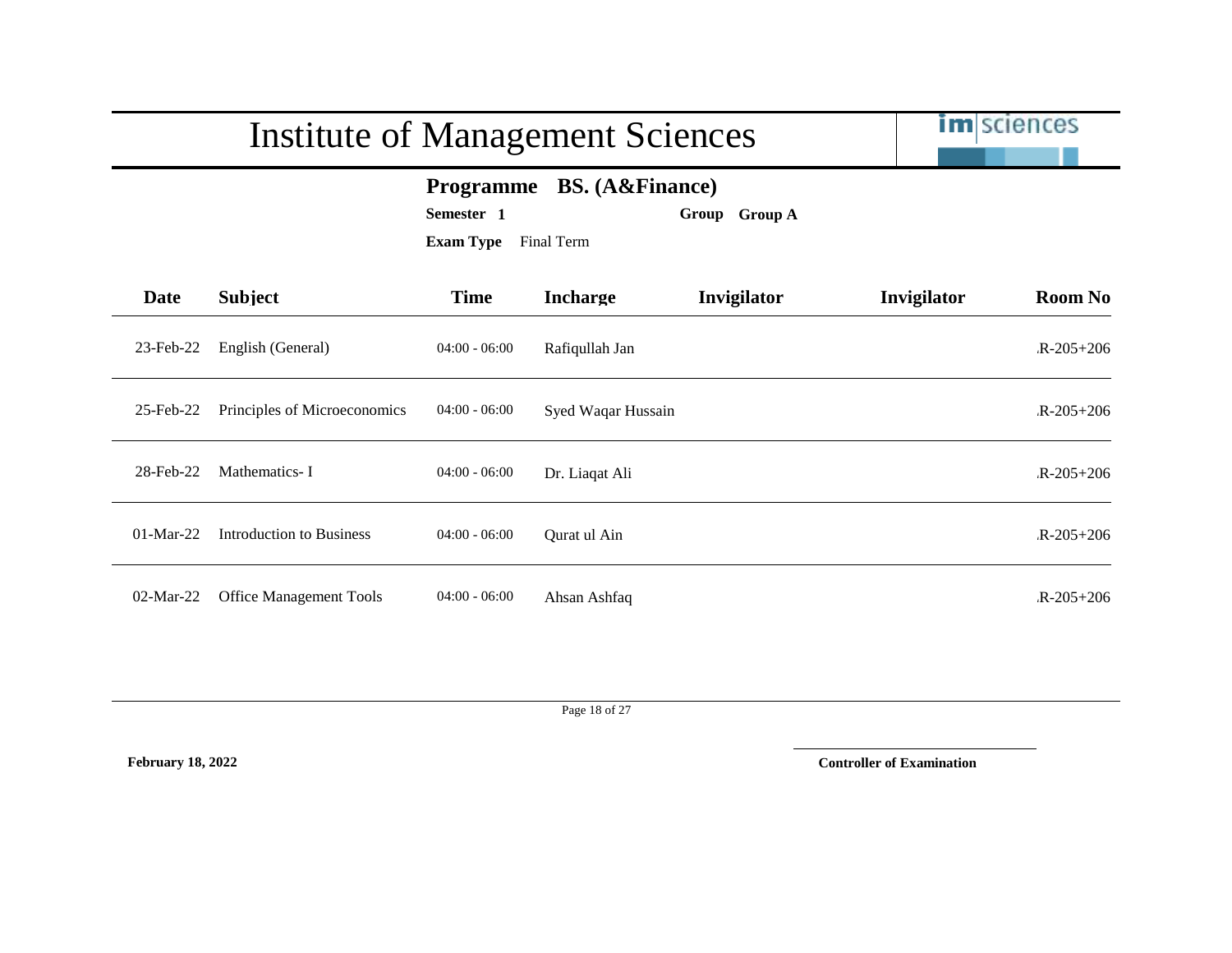|                                                                                                             | Institute of Management Sciences               | <b>im</b> sciences |                 |             |                    |                 |
|-------------------------------------------------------------------------------------------------------------|------------------------------------------------|--------------------|-----------------|-------------|--------------------|-----------------|
| <b>BS.</b> (A&Finance)<br><b>Programme</b><br>Semester 3<br>Group Group A<br><b>Exam Type</b><br>Final Term |                                                |                    |                 |             |                    |                 |
| <b>Date</b>                                                                                                 | <b>Subject</b>                                 | <b>Time</b>        | <b>Incharge</b> | Invigilator | Invigilator        | <b>Room No</b>  |
| 24-Feb-22                                                                                                   | <b>Management Accounting</b>                   | $04:00 - 06:00$    | Adnan Sheikh    |             | Ihsanullah Mansoor | $R - 205 + 206$ |
| $01-Mar-22$                                                                                                 | Introduction to Business Finance 04:00 - 06:00 |                    | Sohail Khalil   |             | Usama Laique       | $R - 205 + 206$ |
| $02-Mar-22$                                                                                                 | <b>Busines Communication</b>                   | $04:00 - 06:00$    | Naheed Haq      |             |                    | $R - 205 + 206$ |

Page 19 of 27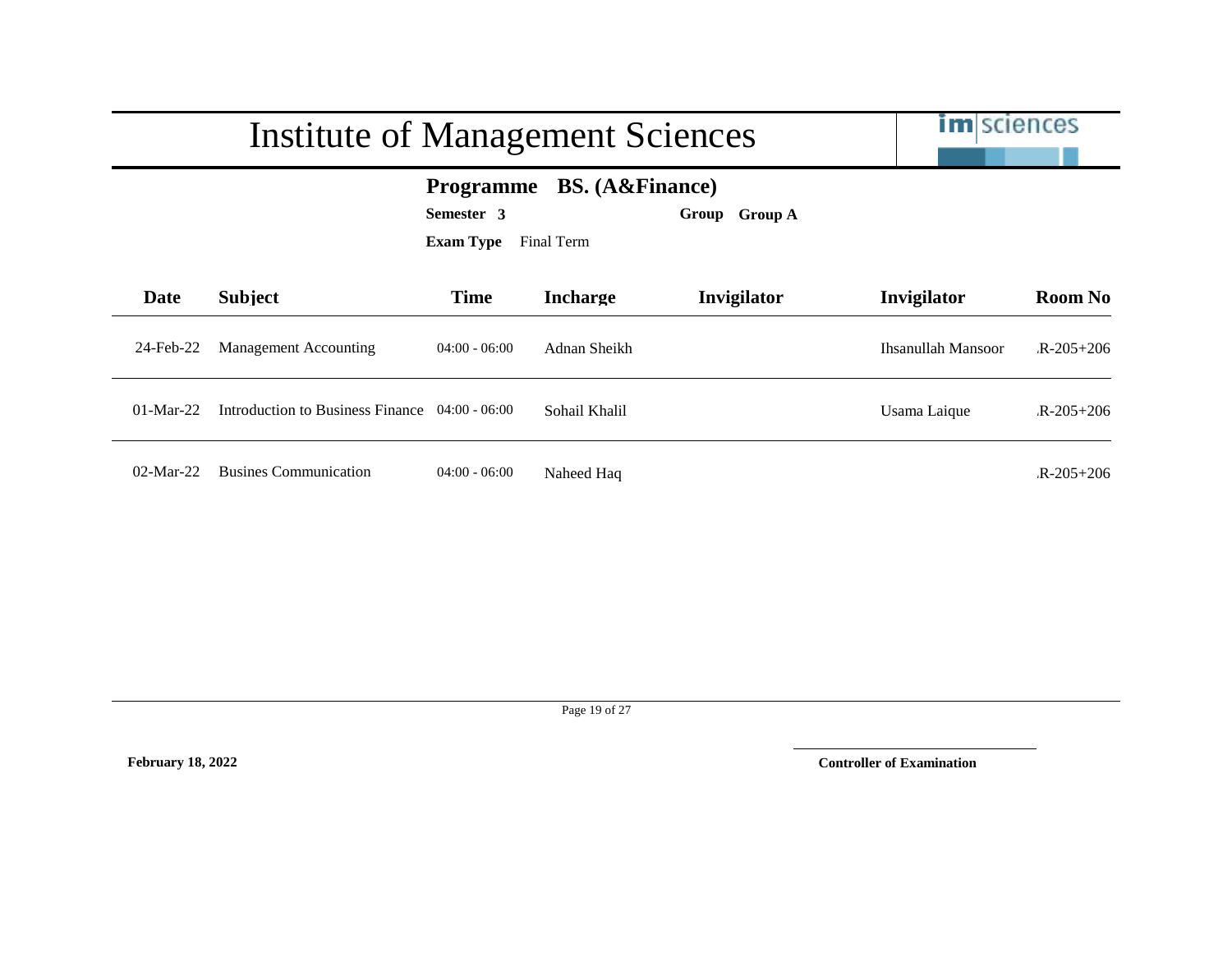|                                                                                                                       | <b>Institute of Management Sciences</b> | <b>im</b> sciences |                     |             |                    |                 |
|-----------------------------------------------------------------------------------------------------------------------|-----------------------------------------|--------------------|---------------------|-------------|--------------------|-----------------|
| <b>BS.</b> (A&Finance)<br><b>Programme</b><br>Semester 5<br><b>Group A</b><br>Group<br><b>Exam Type</b><br>Final Term |                                         |                    |                     |             |                    |                 |
| Date                                                                                                                  | <b>Subject</b>                          | <b>Time</b>        | <b>Incharge</b>     | Invigilator | Invigilator        | <b>Room No</b>  |
| 23-Feb-22                                                                                                             | <b>Strategic Financial Management</b>   | $04:00 - 06:00$    | M. Afraz Abdur Rehm |             |                    | $R-205+206$     |
| 24-Feb-22                                                                                                             | Corporat Finance                        | $04:00 - 06:00$    | Sohail Khalil       |             |                    | $R - 205 + 206$ |
| 25-Feb-22                                                                                                             | <b>Audit And Assurance</b>              | $04:00 - 06:00$    | Adnan Sheikh        |             |                    | $R - 205 + 206$ |
| 28-Feb-22                                                                                                             | Organizational Behavior                 | $04:00 - 06:00$    | Fayaz Ahmad         |             | Ihsanullah mansoor | $R - 205 + 206$ |

Page 20 of 27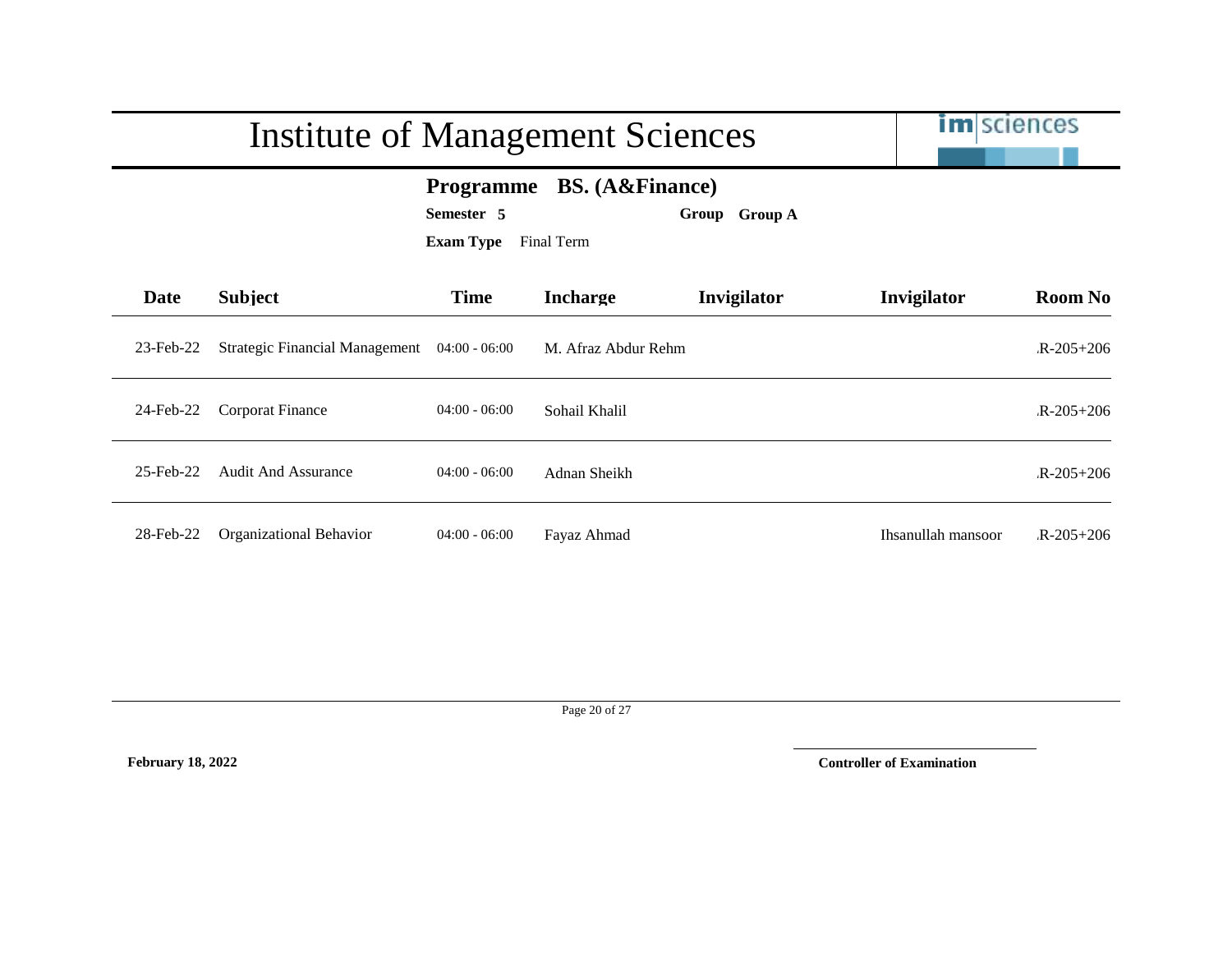|             | <b>Institute of Management Sciences</b>                                                 |                 |                     |             |             | <b>im</b> sciences |  |  |
|-------------|-----------------------------------------------------------------------------------------|-----------------|---------------------|-------------|-------------|--------------------|--|--|
|             | Programme BS. (A&Finance)<br>Semester 7<br>Group Group A<br><b>Exam Type</b> Final Term |                 |                     |             |             |                    |  |  |
| Date        | <b>Subject</b>                                                                          | <b>Time</b>     | <b>Incharge</b>     | Invigilator | Invigilator | <b>Room No</b>     |  |  |
| 23-Feb-22   | <b>Financial Risk Management</b>                                                        | $04:00 - 06:00$ | M. Afraz Abdur Rehm |             |             | $R-205+206$        |  |  |
| 24-Feb-22   | <b>Advanced Taxation</b>                                                                | $04:00 - 06:00$ | Yawar Muhammad      |             |             | $R - 205 + 206$    |  |  |
| 25-Feb-22   | Computer Application in Finance 04:00 - 06:00                                           |                 | Dr. Attaullah Shah  |             |             | $R - 205 + 206$    |  |  |
| 28-Feb-22   | Oral Communicaton                                                                       | $04:00 - 06:00$ | Sardar Daud         |             |             | $R - 205 + 206$    |  |  |
| $01-Mar-22$ | <b>Financial Reporting</b>                                                              | $04:00 - 06:00$ | Ravish Sajjad       |             |             | $R - 205 + 206$    |  |  |

Page 21 of 27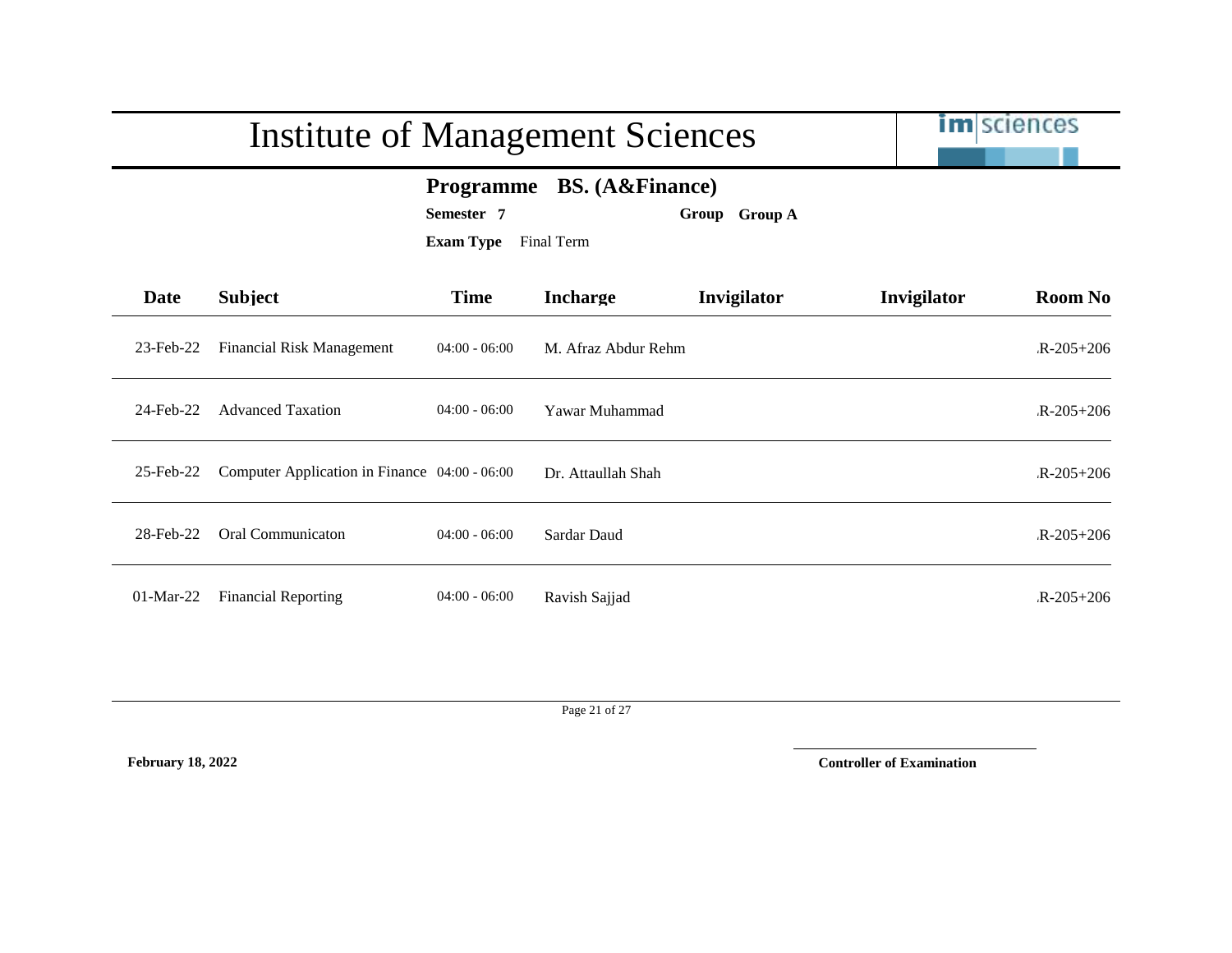|             | <b>Institute of Management Sciences</b>                                                 | im sciences     |                   |             |             |                 |  |  |  |
|-------------|-----------------------------------------------------------------------------------------|-----------------|-------------------|-------------|-------------|-----------------|--|--|--|
|             | Programme BS. (A&Finance)<br>Semester 3<br>Group Group C<br><b>Exam Type</b> Final Term |                 |                   |             |             |                 |  |  |  |
| <b>Date</b> | <b>Subject</b>                                                                          | <b>Time</b>     | <b>Incharge</b>   | Invigilator | Invigilator | <b>Room No</b>  |  |  |  |
| 23-Feb-22   | <b>Business Law</b>                                                                     | $04:00 - 06:00$ | Mudassar Salim    |             | Inam Ul Haq | $R-205+206$     |  |  |  |
| 24-Feb-22   | <b>Management Accounting</b>                                                            | $04:00 - 06:00$ | M. Nauman Khan    |             |             | $R-205+206$     |  |  |  |
| 25-Feb-22   | Calculus                                                                                | $04:00 - 06:00$ | Said Anwar Shah   |             |             | $R-205+206$     |  |  |  |
| 28-Feb-22   | <b>Statistical inferences</b>                                                           | $04:00 - 06:00$ | Dr. Zia Obaid     |             |             | $R-205+206$     |  |  |  |
| $01-Mar-22$ | Introduction to Business Finance 04:00 - 06:00                                          |                 | Laila Taskin Qazi |             |             | $R - 205 + 206$ |  |  |  |
| 02-Mar-22   | <b>Busines Communication</b>                                                            | $04:00 - 06:00$ | Naheed Haq        |             |             | $R-205+206$     |  |  |  |
|             |                                                                                         |                 | Page 22 of 27     |             |             |                 |  |  |  |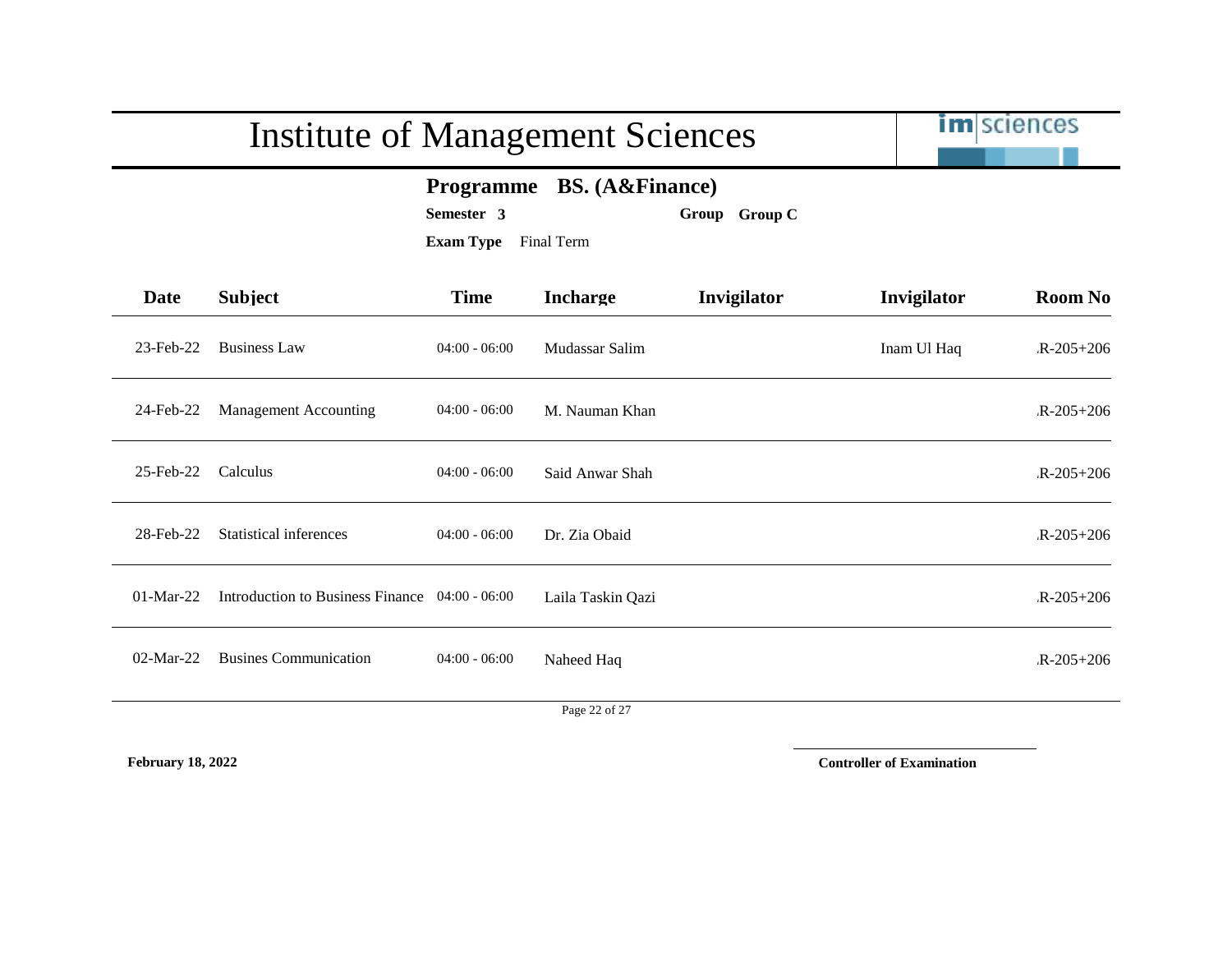|             | <b>Institute of Management Sciences</b> | <b>im</b> sciences                                 |                           |               |                |                 |
|-------------|-----------------------------------------|----------------------------------------------------|---------------------------|---------------|----------------|-----------------|
|             |                                         | <b>Programme</b><br>Semester 3<br><b>Exam Type</b> | <b>BSSE</b><br>Final Term | Group Group A |                |                 |
| Date        | <b>Subject</b>                          | <b>Time</b>                                        | <b>Incharge</b>           | Invigilator   | Invigilator    | <b>Room No</b>  |
| 23-Feb-22   | Data structures and Algorithms          | $04:00 - 06:00$                                    | Babar Zeb                 |               |                | $R-205+206$     |
| 24-Feb-22   | Linear Algebra                          | $04:00 - 06:00$                                    | Afsheen Khalid            |               |                | $R-205+206$     |
| 25-Feb-22   | Principles of Economics                 | $04:00 - 06:00$                                    | Aisha Jabeen              |               |                | $R - 205 + 206$ |
| 28-Feb-22   | Intro to software Eng                   | $04:00 - 06:00$                                    | Dr. Sajid Anwar           |               | Fazli Subhan   | $R - 205 + 206$ |
| $01-Mar-22$ | Digital Logic Design                    | $04:00 - 06:00$                                    | Omar Bin Samin            |               | Muhammad Hamid | $R - 205 + 206$ |

Page 23 of 27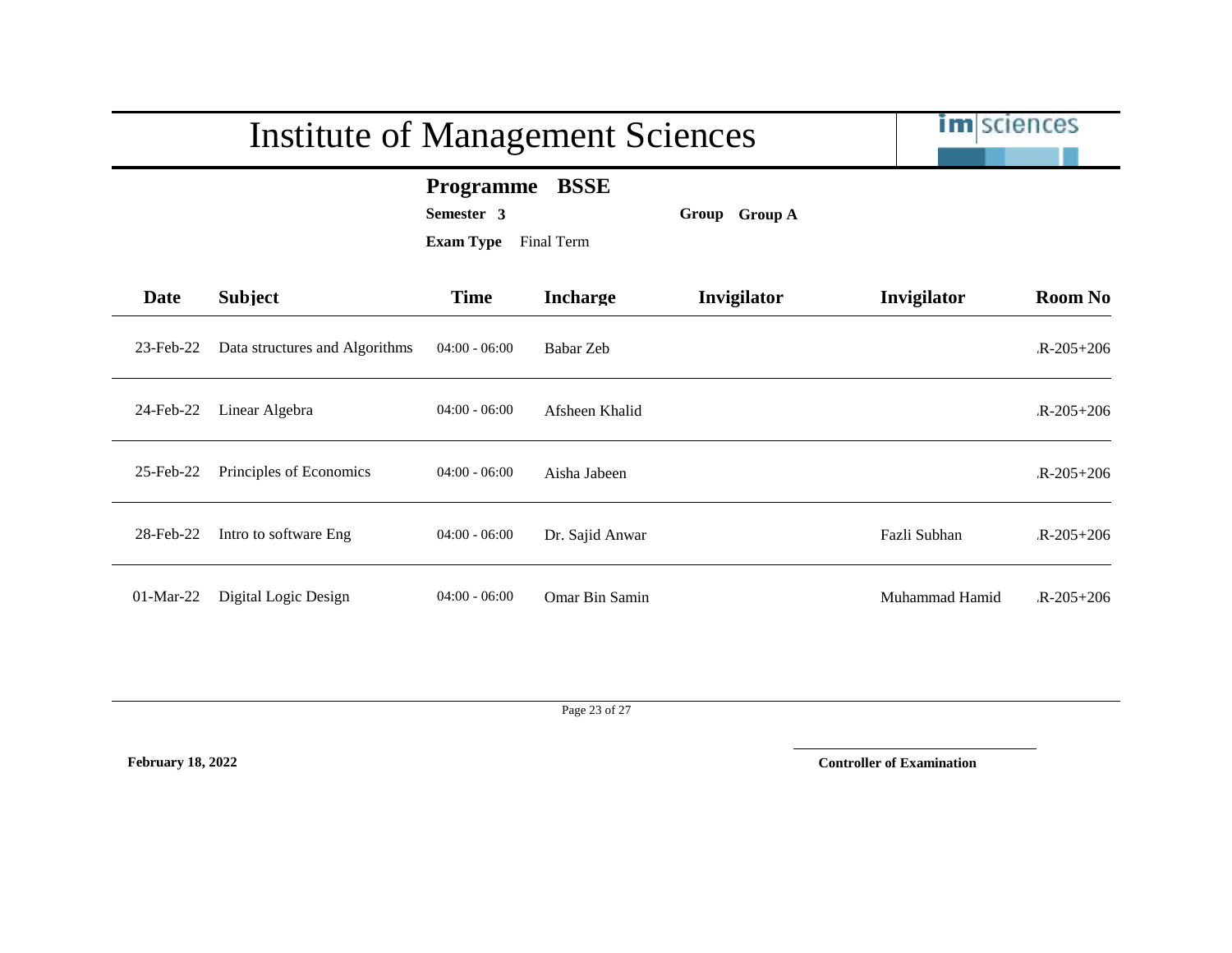|             | <b>Institute of Management Sciences</b>      | <b>im</b> sciences                                 |                           |                         |             |                 |
|-------------|----------------------------------------------|----------------------------------------------------|---------------------------|-------------------------|-------------|-----------------|
|             |                                              | <b>Programme</b><br>Semester 7<br><b>Exam Type</b> | <b>BSSE</b><br>Final Term | <b>Group A</b><br>Group |             |                 |
| Date        | <b>Subject</b>                               | <b>Time</b>                                        | <b>Incharge</b>           | Invigilator             | Invigilator | <b>Room No</b>  |
| 23-Feb-22   | <b>Operations Research</b>                   | $04:00 - 06:00$                                    | Dr. Bashir Hayat          |                         |             | $R - 205 + 206$ |
| 24-Feb-22   | Multimedia, Game, & Entertainm 04:00 - 06:00 |                                                    | Dr. Awais Adnan           |                         |             | $R - 205 + 206$ |
| 25-Feb-22   | <b>Professional Practice</b>                 | $04:00 - 06:00$                                    | Hamood Ur Rehman          |                         |             | $R - 205 + 206$ |
| $01-Mar-22$ | Software Project Management                  | $04:00 - 06:00$                                    | Musadaq Mansoor           |                         |             | $R - 205 + 206$ |

Page 24 of 27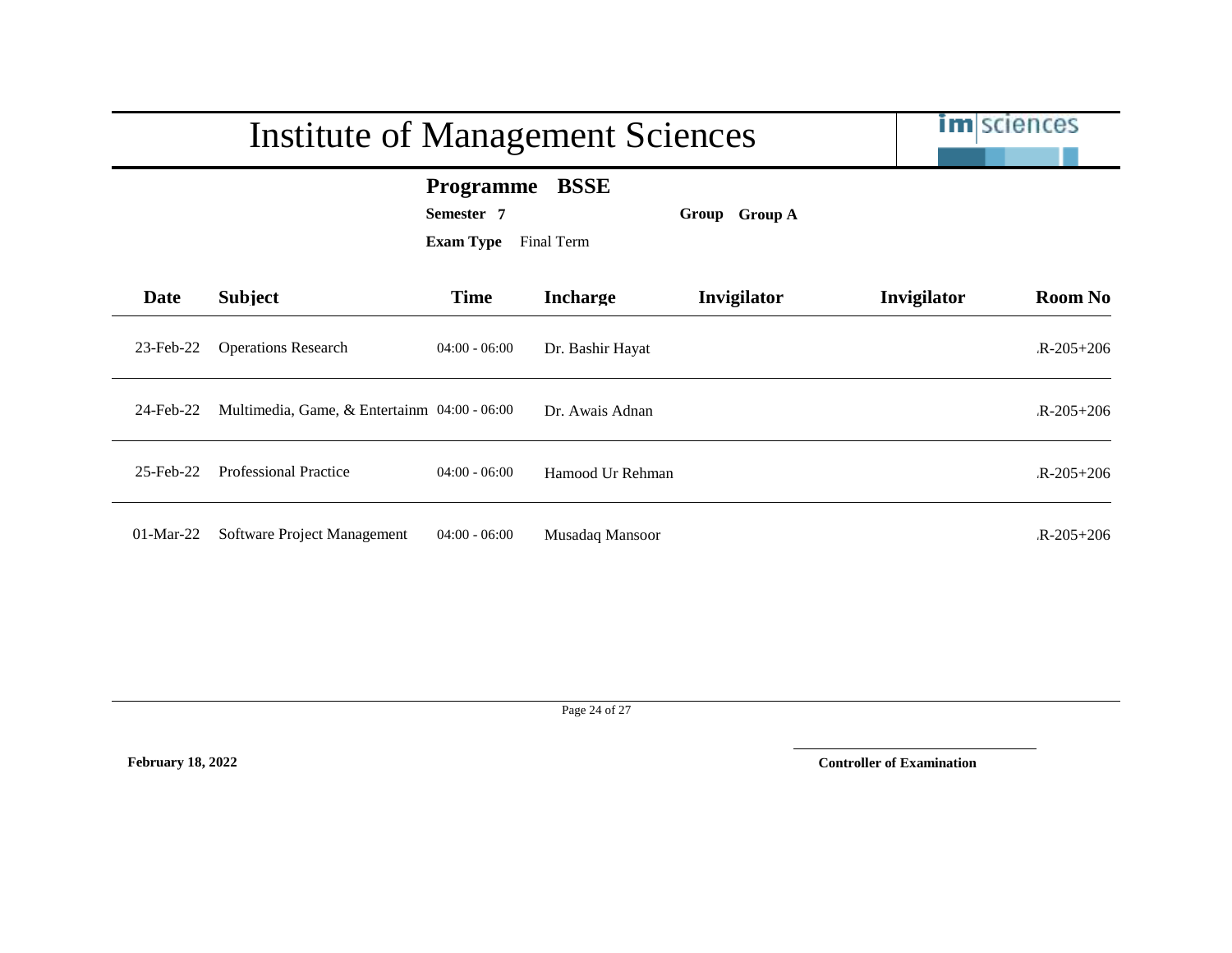| <b>Institute of Management Sciences</b>                                        |                                               |                 |                     |             | <b>im</b> sciences |                 |  |
|--------------------------------------------------------------------------------|-----------------------------------------------|-----------------|---------------------|-------------|--------------------|-----------------|--|
| Programme MBA (N.B)<br>Semester 3<br>Group A<br><b>Exam Type</b><br>Final Term |                                               |                 |                     |             |                    |                 |  |
| Date                                                                           | <b>Subject</b>                                | <b>Time</b>     | <b>Incharge</b>     | Invigilator | Invigilator        | <b>Room No</b>  |  |
| 23-Feb-22                                                                      | Project Management                            | $04:00 - 06:00$ | Dr. Saleem Gul      |             |                    | $R - 205 + 206$ |  |
| 24-Feb-22                                                                      | <b>Research Methodology</b>                   | $04:00 - 06:00$ | Dr. Shandana Shoaib |             |                    | $R - 205 + 206$ |  |
| 25-Feb-22                                                                      | Strategic Product and Brand Man 04:00 - 06:00 |                 | Fahad Ali           |             |                    | $R-205+206$     |  |
| $01-Mar-22$                                                                    | <b>Business Statistics</b>                    | $04:00 - 06:00$ | Dr. Yasir Kamal     |             |                    | $R - 205 + 206$ |  |
| $02$ -Mar-22                                                                   | Human Resource Management                     | $04:00 - 06:00$ | Azam Farooq         |             |                    | $R - 205 + 206$ |  |

Page 25 of 27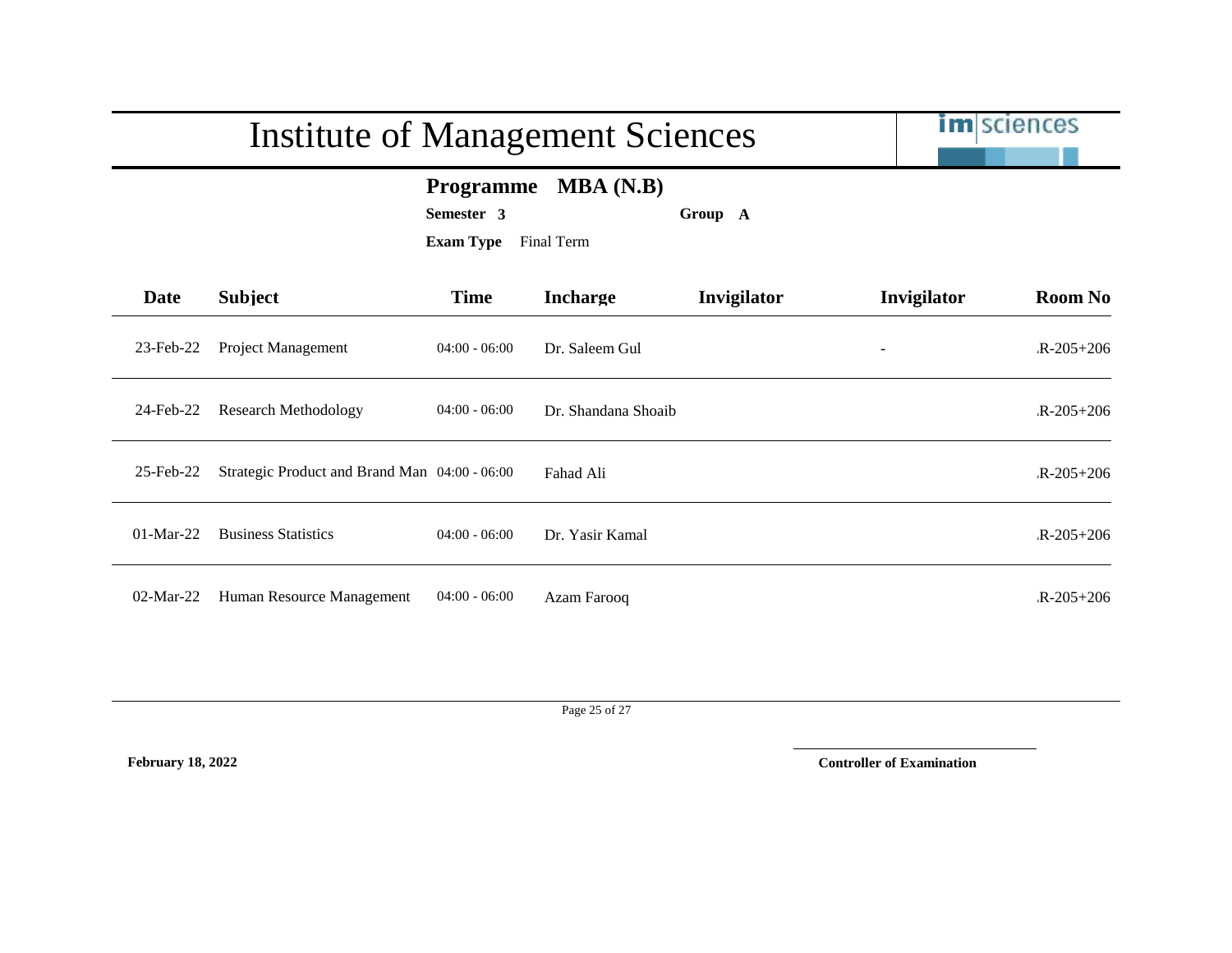|                                                                                      | <b>Institute of Management Sciences</b> |                     |             |             |                 |  |  |
|--------------------------------------------------------------------------------------|-----------------------------------------|---------------------|-------------|-------------|-----------------|--|--|
| MS-Mgt<br><b>Programme</b><br>Semester 1st<br>Group A<br><b>Exam Type</b> Final Term |                                         |                     |             |             |                 |  |  |
| <b>Subject</b>                                                                       | <b>Time</b>                             | <b>Incharge</b>     | Invigilator | Invigilator | <b>Room No</b>  |  |  |
| Quantitetive Research Tech                                                           | $04:00 - 06:00$                         | Dr. Shandana Shoaib |             |             | $R - 205 + 206$ |  |  |
| Quantitetive Research Tech                                                           | $04:00 - 06:00$                         | Dr. Shandana Shoaib |             |             | $R - 205 + 206$ |  |  |
| Quantitetive Research Tech                                                           | $04:00 - 06:00$                         | Dr. Shandana Shoaib |             |             | $R-205+206$     |  |  |
| <b>Conflict Management</b>                                                           | $04:00 - 06:00$                         | Dr. Shabana Gul     |             |             | $R - 205 + 206$ |  |  |
| <b>Conflict Management</b>                                                           | $04:00 - 06:00$                         | Dr. Shabana Gul     |             |             | $R-205+206$     |  |  |
| <b>Conflict Management</b>                                                           | $04:00 - 06:00$                         | Dr. Shabana Gul     |             |             | $R-205+206$     |  |  |
|                                                                                      |                                         |                     |             |             |                 |  |  |

Page 26 of 27